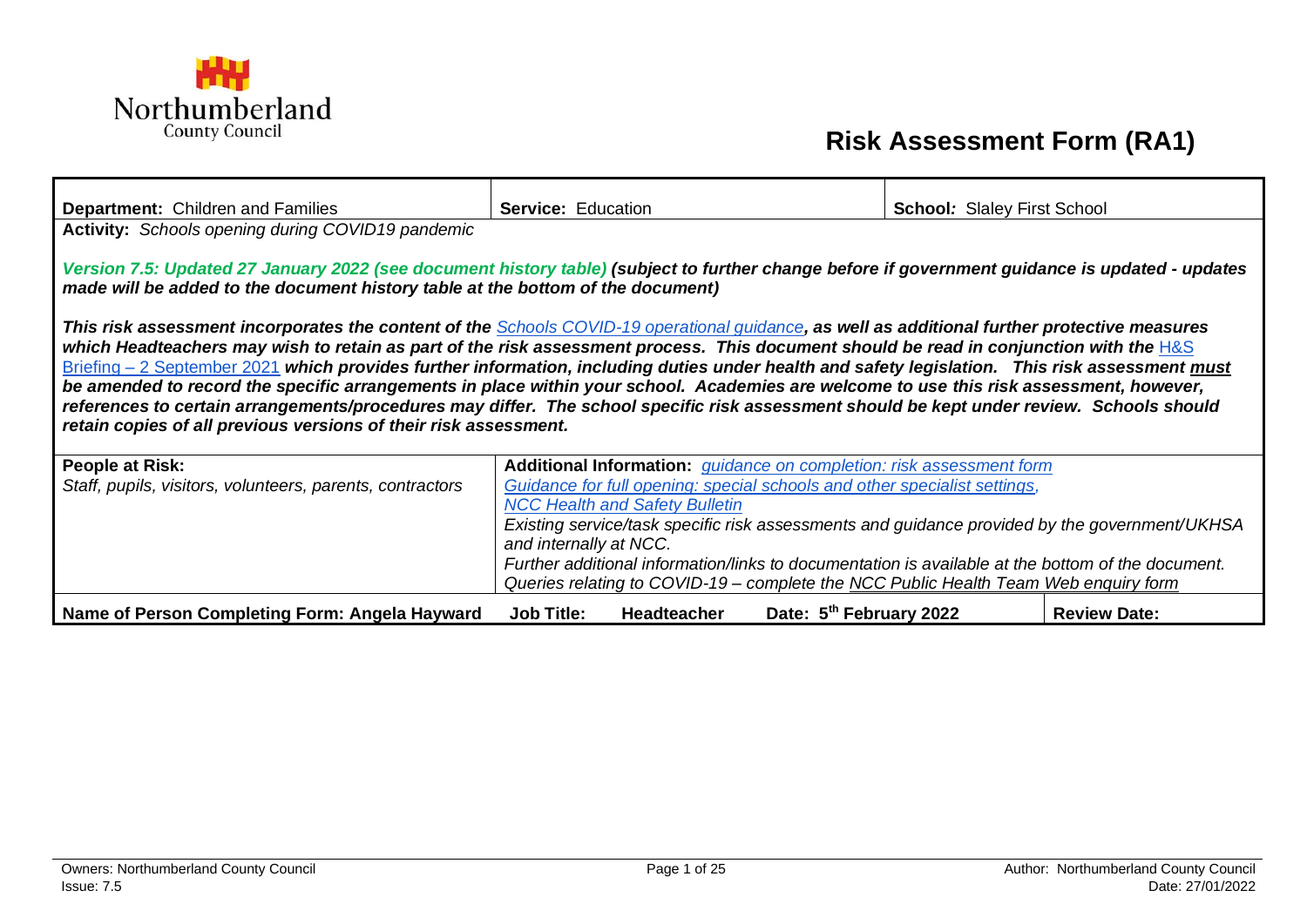<span id="page-1-0"></span>

| <b>Hazard</b>                                                                                                                                   | <b>Risk</b>                                                                                          | <b>Initial</b><br>Rating<br>L, M, H | <b>Existing Control Measures</b>                                                                                                                                                                                                                                                                                                                                                                                                                 | <b>Initial</b><br>Rating<br>L, M, H | <b>Additional Action Required</b><br>(action by whom and completion date -<br>use separate Action Plan if necessary)                                                                                       |
|-------------------------------------------------------------------------------------------------------------------------------------------------|------------------------------------------------------------------------------------------------------|-------------------------------------|--------------------------------------------------------------------------------------------------------------------------------------------------------------------------------------------------------------------------------------------------------------------------------------------------------------------------------------------------------------------------------------------------------------------------------------------------|-------------------------------------|------------------------------------------------------------------------------------------------------------------------------------------------------------------------------------------------------------|
| Prevalence of<br>COVID-19 variant<br>of concern in the<br>community<br>(Omicron variant)                                                        | Higher risk of<br>transmission.                                                                      | H                                   | All relevant risk assessments and arrangements have<br>been reviewed and updated.<br>The return to COVID Plan A took place on 27 January<br>2022. Additional protective measures will be<br>considered as appropriate, as part of the school's<br>Outbreak Contingency Plan, where there is an outbreak                                                                                                                                          | M                                   | [Please see e-courier article dated 7<br>December 2021]<br>Mrs Hayward has subscribed to the<br>daily DfE email bulletins                                                                                  |
|                                                                                                                                                 |                                                                                                      |                                     | within school. [Public Health Outbreak Checklist]<br>From 11 January, the requirement for a confirmatory<br>PCR test to be carried out following a positive lateral<br>flow device (LFD) test result are to be temporarily<br>suspended. Anyone who receives a positive LFD<br>test result will be required to self-isolate<br>immediately and will not be required to take a<br>confirmatory PCR test. Further information can be<br>found here |                                     |                                                                                                                                                                                                            |
| Inadequate testing<br>/ maintenance and<br>fire safety<br>arrangements<br>during the covid19<br>pandemic.<br>Opening after<br>reduced occupancy | Equipment /<br>system failure<br>leading to<br>enhanced physical<br>or biological risks<br>to people | $\boldsymbol{M}$                    | Essential maintenance/testing as detailed below will<br>continue to be undertaken during periods of reduced<br>occupancy<br>Statutory testing and maintenance, such as water<br>hygiene testing/flushing, lifts, gas supply/safety, fire<br>alarm system, emergency lighting, fixed electrical<br>installation, play/sporting equipment are maintained as<br>normal                                                                              | L                                   | Fire risk assessment has been<br>reviewed and the associated<br>modifications / additional measures<br>implemented to maintain an effective<br>fire strategy (e.g. escape routes,<br>doors held open etc). |
| Inadequate safety<br>management<br>documentation<br>(policies, risk<br>assessments etc)                                                         | Increased risk of<br>contracting<br>Coronavirus<br>through lack of<br>planning.                      | M                                   | The arrangements in the Covid19 risk assessment are<br>monitored (detail specific arrangement for this) and kept<br>under review. Relevant policies, procedures and other<br>risk assessments have been reviewed and updated<br>where necessary and shared with staff. Arrangements<br>are monitored and kept under review, with staff given                                                                                                     | L                                   | Advice will be provided directly<br>from the NCC public health<br>The Northumberland<br>team.<br><b>Local Outbreak Prevention Plan</b><br>is also available on the County                                  |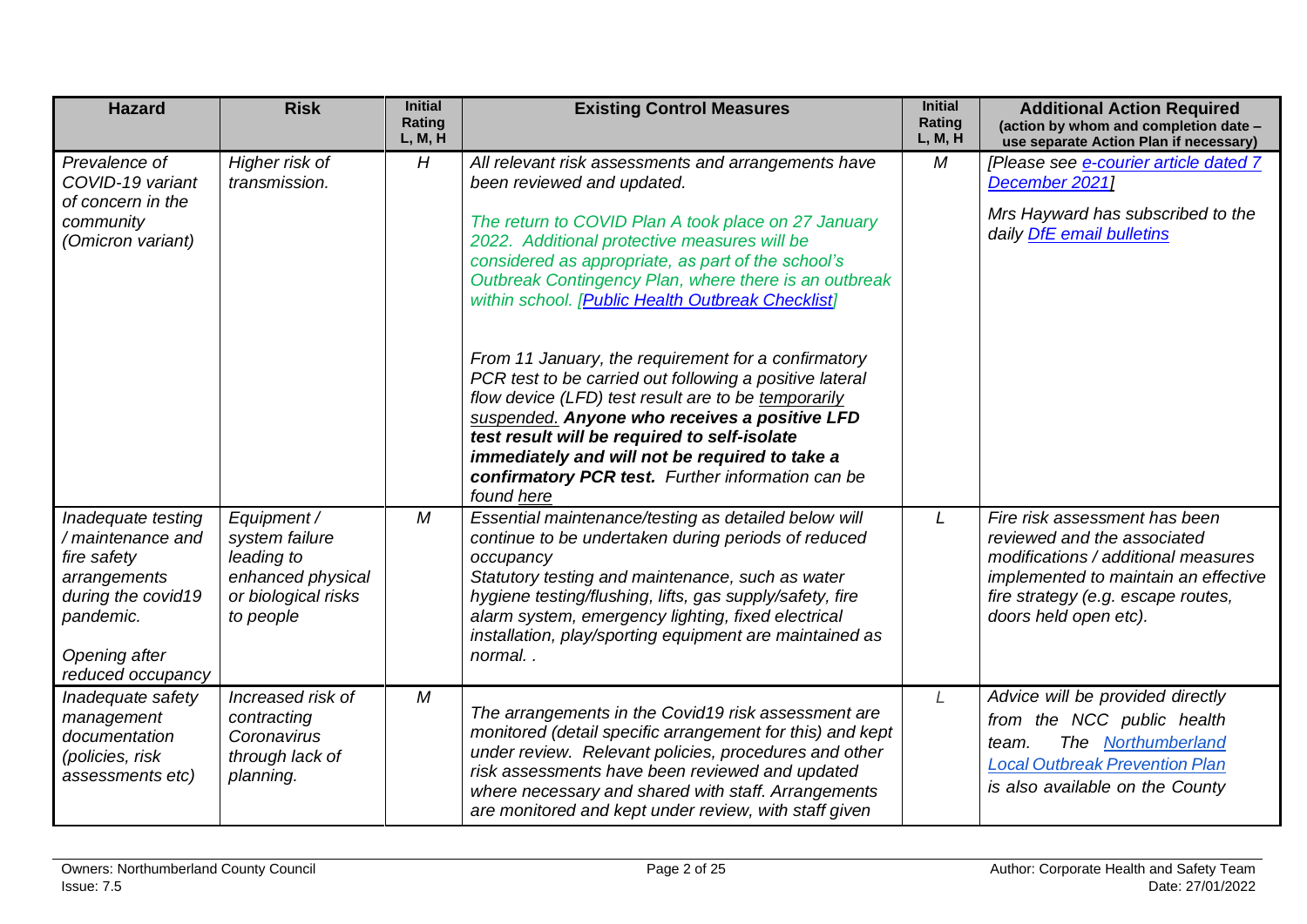<span id="page-2-0"></span>

|                                                                                                                   | Equipment /<br>system failure<br>leading to<br>enhanced physical<br>or biological risks<br>to people. |   | the opportunity to comment and feedback on<br>arrangements.<br>Procedures have been documented for:<br>Individuals becoming Covid symptomatic on site<br>or the school becoming aware of someone<br>symptomatic who has recently attended the<br>school<br>A school Contingency Plan is in place. This<br>records how the school will respond to an<br>outbreak of COVID-19 in the school or<br>community. |   | Council webpage. SFS has it's<br>own contingency plan.                                                                                                                                                                                                                                                                                                                                                                                                                                                                                                                                                                                                                                                |
|-------------------------------------------------------------------------------------------------------------------|-------------------------------------------------------------------------------------------------------|---|------------------------------------------------------------------------------------------------------------------------------------------------------------------------------------------------------------------------------------------------------------------------------------------------------------------------------------------------------------------------------------------------------------|---|-------------------------------------------------------------------------------------------------------------------------------------------------------------------------------------------------------------------------------------------------------------------------------------------------------------------------------------------------------------------------------------------------------------------------------------------------------------------------------------------------------------------------------------------------------------------------------------------------------------------------------------------------------------------------------------------------------|
| Outbreak of Covid-<br>19 in local area or<br>school resulting in<br>the need to step up<br>protective<br>measures |                                                                                                       | H | A school Contingency Plan is in place. This records<br>how the school will respond to an outbreak of COVID-<br>19 in the school or community. Further advice is sought<br>from the NCC Public Health Team once numbers<br>increase as per the threshold figures determined in the<br>plan.                                                                                                                 | L | The Northumberland Local Outbreak<br><b>Prevention Plan will be instigated by</b><br>the Director or Public Health. The<br>Headteacher will fully cooperate with<br>the process and follow advice from<br>the NCC public health team/health<br>protection team.<br>Contact the NCC Public Health Team<br>for advice and reporting all positive<br>test results, via the webform. They<br>will respond as soon as possible,<br>where required. Before and during<br>this process it is recommended that<br>schools with potential outbreaks<br>review their outbreak control plan<br>and use this checklist to review<br>current arrangements and additional<br>measures that could be<br>implemented. |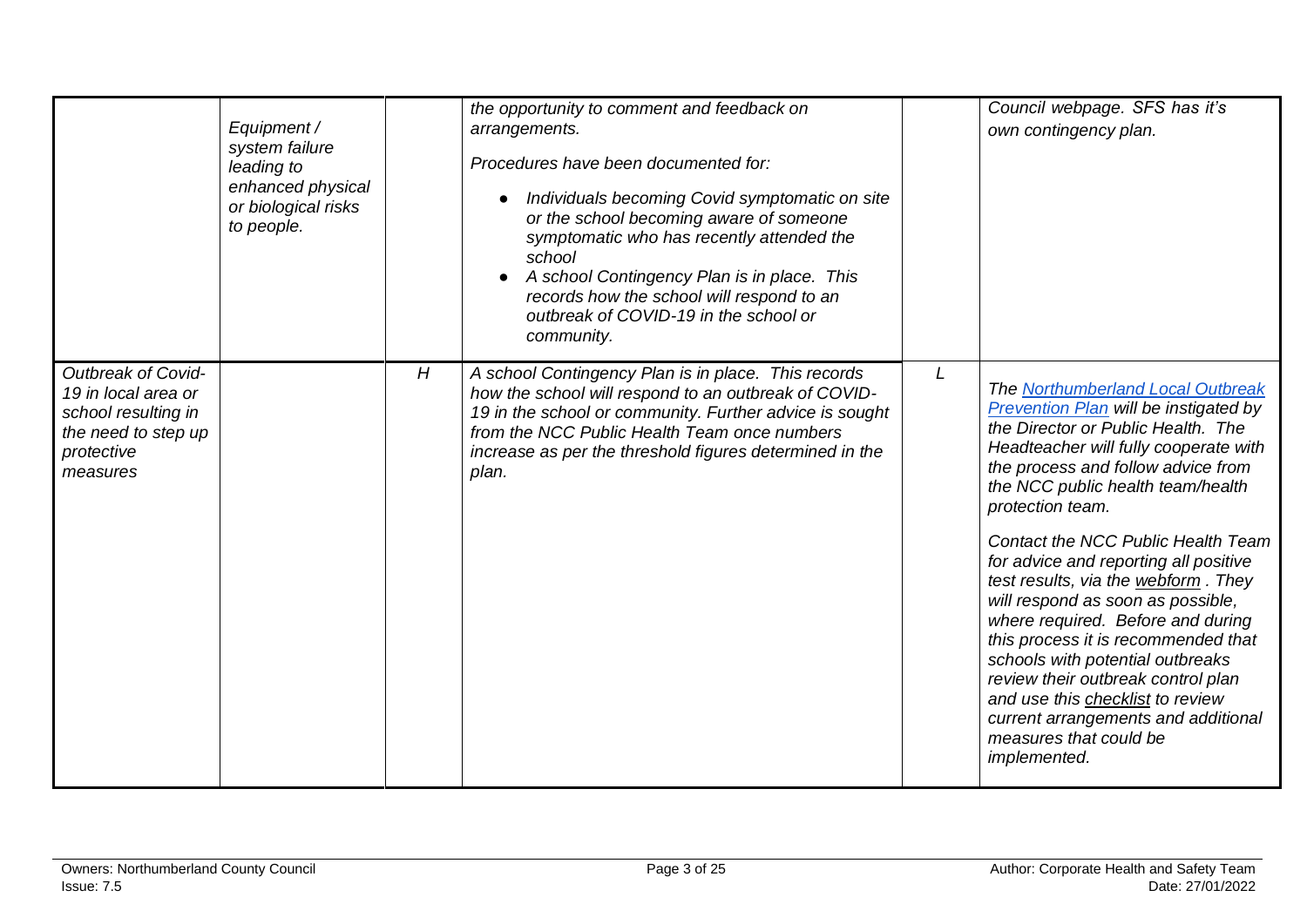<span id="page-3-1"></span><span id="page-3-0"></span>

| Inadequate<br>ventilation.<br>Unable to achieve<br>a comfortable (or<br>legal minimum)<br>temperature within<br>the building. | Increase in risk of<br>transmission of<br>Covid <sub>19</sub> .<br>Occupants become<br>cold - poor<br>concentration<br>levels impact on<br>learning. | H | Due regard is to be given to the information on how<br>best to maintain ventilation in the H&S FAQ document,<br>"HSE information, CIBSE - Ventilation Guidance and<br>the latest government guidance for schools.<br>General principles when using natural ventilation<br>include opening windows. In cooler weather windows<br>will be open to provide constant background ventilation,<br>and opened more fully when unoccupied to purge the<br>air in the space (e.g. between classes, during break<br>and lunch). Rooms where possible will be fully<br>ventilated for at least 15 minutes prior to and following<br>use.<br>Internal doors are kept open to ensure a throughput of<br>air<br>Mechanical ventilation/heating systems are maintained<br>in accordance with the manufacturers<br>recommendations. [For mechanical ventilation and<br>extraction system please refer to documentation<br>above].<br>Measures are reviewed when events are planned that<br>involve visitors being on site (e.g. school plays). |   | HSE video on Covid19 and<br>ventilation:<br>https://www.youtube.com/watch?v=h<br><b>kK LZeUGXM</b><br>Co <sub>2</sub> monitors are as a tool for<br>identifying poorly ventilated areas for<br><i>improvement,</i><br>Occupied rooms with no ventilation -<br>their use should be avoided.<br>Providing flexibility to the school<br>uniform policy to allow additional,<br>suitable indoor clothing to be worn. |
|-------------------------------------------------------------------------------------------------------------------------------|------------------------------------------------------------------------------------------------------------------------------------------------------|---|--------------------------------------------------------------------------------------------------------------------------------------------------------------------------------------------------------------------------------------------------------------------------------------------------------------------------------------------------------------------------------------------------------------------------------------------------------------------------------------------------------------------------------------------------------------------------------------------------------------------------------------------------------------------------------------------------------------------------------------------------------------------------------------------------------------------------------------------------------------------------------------------------------------------------------------------------------------------------------------------------------------------------------|---|------------------------------------------------------------------------------------------------------------------------------------------------------------------------------------------------------------------------------------------------------------------------------------------------------------------------------------------------------------------------------------------------------------------|
| Contact with others<br>who may have<br>Coronavirus<br><b>Inadvertent</b><br>transmission to<br>others                         | Exposure to live<br>virus resulting in<br>contracting<br>Coronavirus.<br>Exacerbation of<br>existing medical<br>conditions.                          | H | General protective measures across school<br>Public health advice on testing, self-isolation and<br>managing confirmed cases of COVID-19 is followed,<br>with protective measures being escalated if there is an<br>outbreak within the school. Anyone travelling from a<br>foreign country must comply with government guidance                                                                                                                                                                                                                                                                                                                                                                                                                                                                                                                                                                                                                                                                                               | M | Notices and information on Covid<br>rules/protective measures are<br>displayed in school.<br>The e-Bug Coronavirus website<br>contains free resources for schools,<br>including materials to encourage<br>good hand and respiratory hygiene.                                                                                                                                                                     |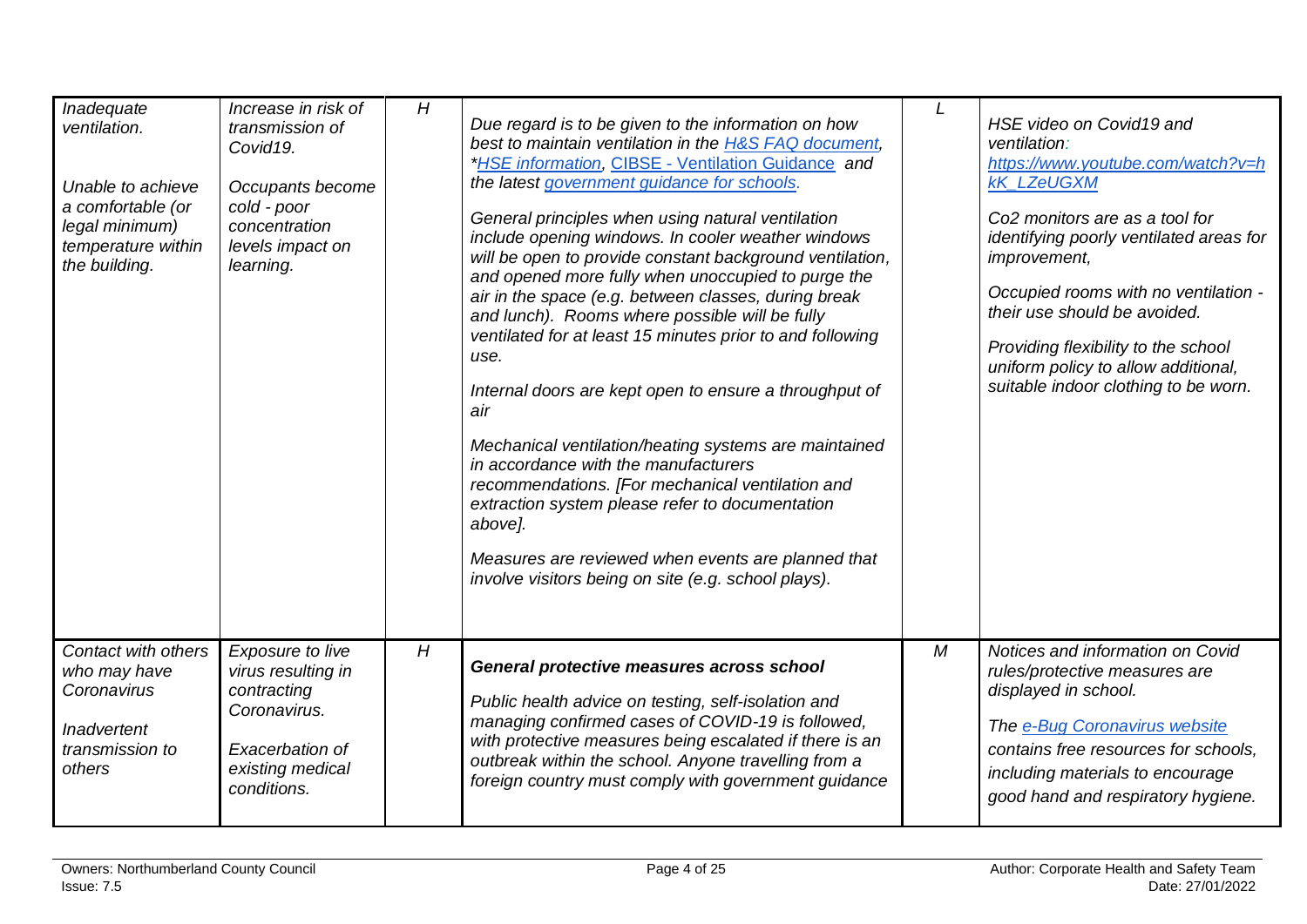| on self isolation: Travel abroad and coronavirus<br>(COVID-19) - GOV.UK (www.gov.uk)<br>Good hand hygiene is encouraged amongst staff and<br>pupils. Pupils clean their hands regularly, including<br>when they arrive at school, return from breaks, change<br>rooms, before and after eating, after sneezing or | The location of items (e.g. signage,<br>hand sanitiser stations, lidded bins in<br>classrooms and in other key<br>locations) is reviewed and cited with<br>regard to site specific circumstances<br>to ensure ease of use. |
|-------------------------------------------------------------------------------------------------------------------------------------------------------------------------------------------------------------------------------------------------------------------------------------------------------------------|----------------------------------------------------------------------------------------------------------------------------------------------------------------------------------------------------------------------------|
| coughing. Washing hands thoroughly for 20 seconds<br>with soap and water and or use of alcohol hand rub or<br>sanitiser                                                                                                                                                                                           | See: COVID-19: guidance on<br>shielding and protecting people<br>defined on medical grounds as                                                                                                                             |
| Good respiratory hygiene is encouraged. Promote the<br>'catch it, bin it, kill it' approach. Disposable tissues are<br>provided along with bins for used tissues and other<br>waste. This waste is bagged and disposed of.                                                                                        | extremely vulnerable<br><b>Pregnant workers model risk</b>                                                                                                                                                                 |
| Appropriate cleaning regimes are in place, including<br>regular cleaning of areas and equipment with a<br>particular focus on frequently touched surfaces.                                                                                                                                                        | assessment (to be completed in<br>conjunction with the above CEV/CV<br>assessment for vulnerable staff).<br>[Schools should be aware that<br>pregnant women from 28 weeks'                                                 |
| Occupied spaces are well ventilated (see separate<br>section below)                                                                                                                                                                                                                                               | gestation, or those with underlying<br>health conditions at any gestation,<br>may be at greater risk of severe                                                                                                             |
| Staff maintain social distancing where possible.<br>Face coverings are worn by staff/visitors at all times                                                                                                                                                                                                        | illness from coronavirus (COVID-19).]<br>See also: Advice for Pregnant                                                                                                                                                     |
| Visitors are requested to undertake a LFD test prior to<br>attending school and are required to wear masks<br>Twice weekly lateral flow device (LFD) testing is carried                                                                                                                                           | <b>Workers and COVID-19 vaccination:</b><br>a guide for women of childbearing<br>age, pregnant or breastfeeding                                                                                                            |
| out by staff and pupils in Year 7 and above to help<br>identify asymptomatic cases. Anyone displaying any<br>symptoms of coronavirus are not permitted on the<br>premises                                                                                                                                         | (Includes information on additional<br>risk factors for pregnant women,<br>such as age, BMI, third trimester,<br><b>BAME</b> background)                                                                                   |
| Most staff, and eligible pupils with underlying health<br>problems, have now received both Covid19 vaccines.<br>Healthy children aged 12-15 years have been offered<br>vaccination according to national guidance. All                                                                                            | Head teacher asks staff to inform<br><i>immediately if their situation</i><br>changes.                                                                                                                                     |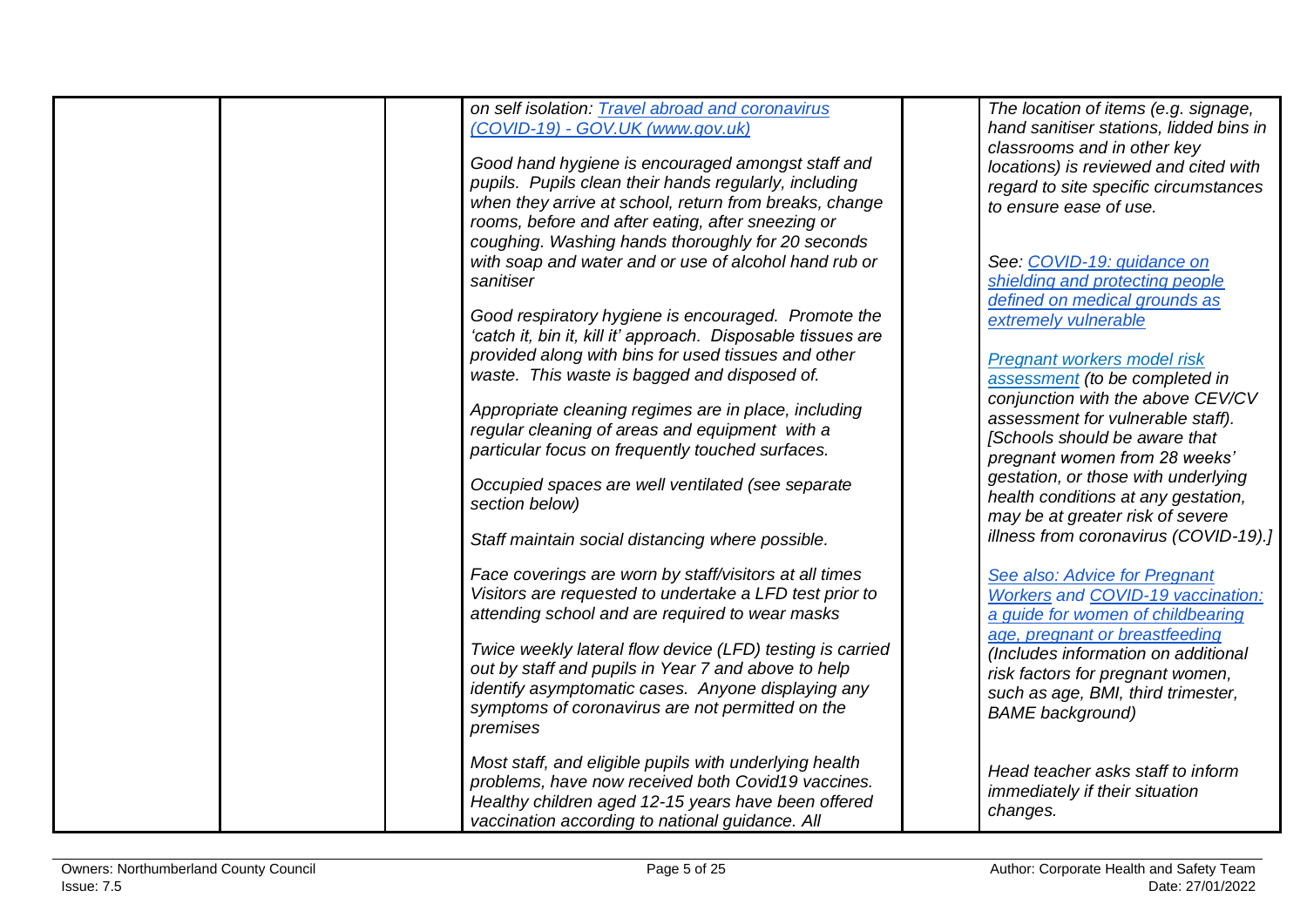|  | individuals are encouraged to take up their vaccine,<br>including any booster vaccination, where appropriate.<br>This offers very good protection against the virus to<br>reduce spread and also reduces the chance of a person<br>becoming severely unwell.                                                                                                                                                                                                     |                                                                                                                     |
|--|------------------------------------------------------------------------------------------------------------------------------------------------------------------------------------------------------------------------------------------------------------------------------------------------------------------------------------------------------------------------------------------------------------------------------------------------------------------|---------------------------------------------------------------------------------------------------------------------|
|  | <b>Vulnerable Staff</b><br>(see model CEV/CV individual risk assessment for<br>process/further guidance, including vaccination status)                                                                                                                                                                                                                                                                                                                           |                                                                                                                     |
|  | An individual Risk Assessment is in place for staff who<br>are 'clinically extremely vulnerable' (CEV), 'clinically<br>vulnerable' (CV) and pregnant. A separate assessment<br>is in place for those from a BAME background. These<br>are regularly reviewed. Reviews will also take place if<br>there is an outbreak within the school.                                                                                                                         |                                                                                                                     |
|  | Unvaccinated vulnerable staff<br>Where the individual is vulnerable and unvaccinated,<br>more robust control measures or reasonable<br>adjustments to their role must be made. In relation to<br>unvaccinated CEV staff/those who are 28 weeks<br>pregnant or more, where the risk cannot be adequately<br>reduced, these staff are supported to work from home,<br>unless robust control measures or reasonable<br>adjustment to their role can be implemented. |                                                                                                                     |
|  | Advice is sought from the school's own<br>HR/Occupational Health provider and the person<br>consults their physician where appropriate.                                                                                                                                                                                                                                                                                                                          |                                                                                                                     |
|  | <b>Children</b><br>All children, young people and adults follow guidance<br>prescribed by this risk assessment in the school setting.                                                                                                                                                                                                                                                                                                                            | Staff to be consulted/trained on any<br>resultant measures to be introduced<br>as a result of any specific clinical |
|  | Eligible children have now been offered a COVID-19<br>vaccination. Clinical studies have shown that young                                                                                                                                                                                                                                                                                                                                                        | advice for young people/children.<br><b>Northumberland EHCP planning Tool</b><br>and Risk Assessment                |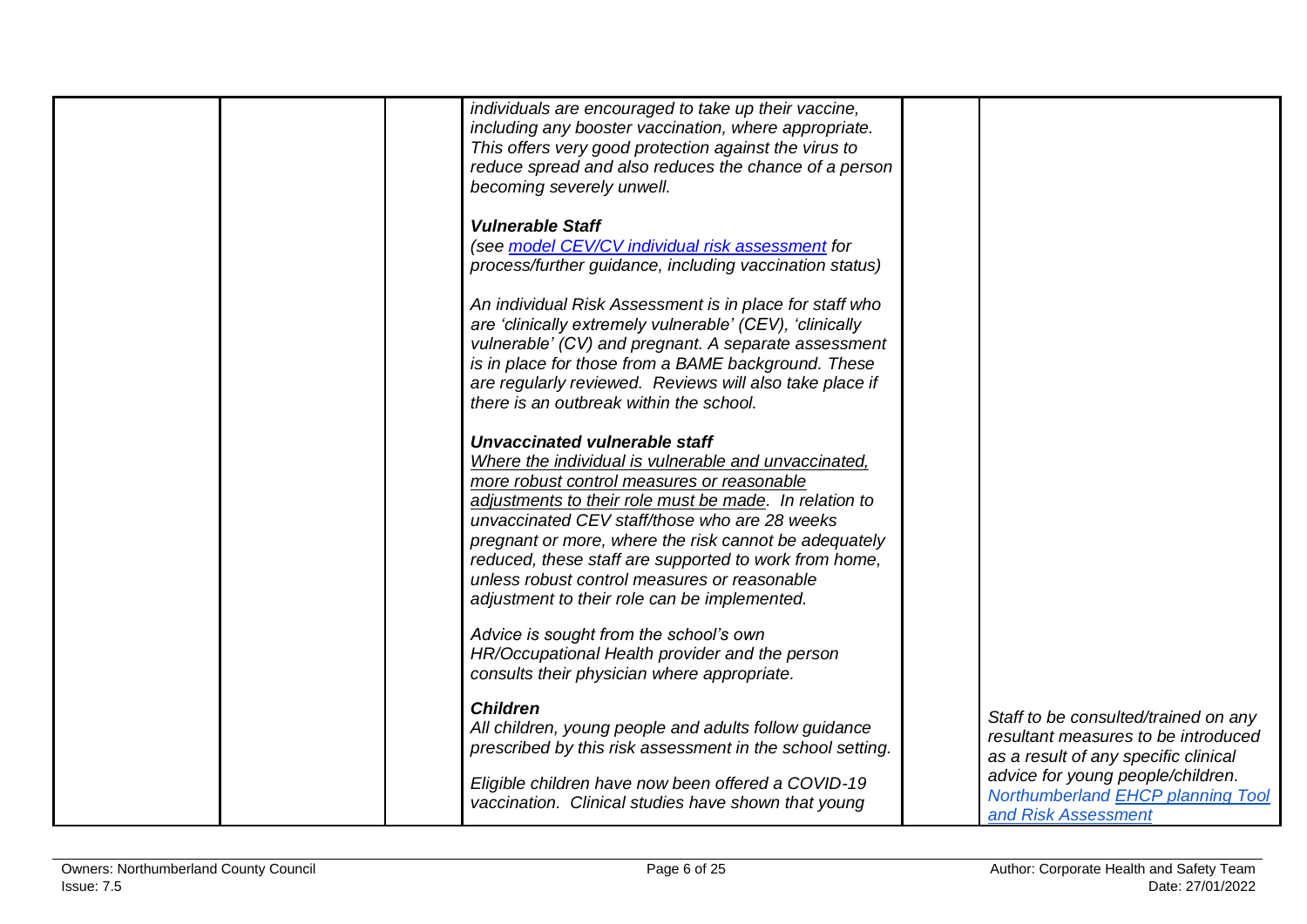|  | people under 18, including those originally considered<br>to be CEV, are at very low risk of serious illness if they<br>catch the virus. The UK Clinical Review Panel has<br>recommended that all children and young people under<br>the age of 18 should no longer be considered CEV and<br>should be removed from the Shielded Patient List.<br>Department for Health and Social Care provide further<br>guidance in their <b>FAQ</b> document.                                                                                                                                                                                                                  | Where children have an Individual<br>Healthcare Plan, arrangements will<br>be made to ensure that any adults<br>supervising the child understand and<br>are familiar with the plan and have<br>received any training that is indicated<br>to care for the child. |
|--|--------------------------------------------------------------------------------------------------------------------------------------------------------------------------------------------------------------------------------------------------------------------------------------------------------------------------------------------------------------------------------------------------------------------------------------------------------------------------------------------------------------------------------------------------------------------------------------------------------------------------------------------------------------------|------------------------------------------------------------------------------------------------------------------------------------------------------------------------------------------------------------------------------------------------------------------|
|  | Those children who may be at a higher risk from<br>COVID-19 and have been prescribed specific clinical<br>advice, have been identified by the school. The specific<br>advice is being followed and taken into account within<br>an individual risk assessments/healthcare plans. The<br>child's parents/carers and where necessary the relevant<br>healthcare professional(s) have been consulted.<br>Remote education is supported where necessary.<br>Individual Healthcare Plans for all pupils are checked to<br>ensure they are up to date and include any specific<br>advice that has been prescribed [see also: model risk<br>assessment for CV/CEV pupils] | Where there are concerns about the<br>health provision for a child or young<br>person, urgent advice must be<br>sought from a healthcare<br>professional.                                                                                                        |
|  | <b>Visitors/Contractors</b>                                                                                                                                                                                                                                                                                                                                                                                                                                                                                                                                                                                                                                        |                                                                                                                                                                                                                                                                  |
|  | When making appointments, contractors/visitors are<br>briefed not to attend school if displaying symptoms of<br>COVID-19. The normal process for recording visitor<br>details to the site is followed. Electronic sign-in devices<br>or pens are regularly cleaned.                                                                                                                                                                                                                                                                                                                                                                                                |                                                                                                                                                                                                                                                                  |
|  | Reception areas/waiting areas are marked to identify<br>social distancing.                                                                                                                                                                                                                                                                                                                                                                                                                                                                                                                                                                                         |                                                                                                                                                                                                                                                                  |
|  | Visitor contact information is retained for 21 days to<br>support the NHS test and trace programme. This<br>should include details of all visiting staff.                                                                                                                                                                                                                                                                                                                                                                                                                                                                                                          |                                                                                                                                                                                                                                                                  |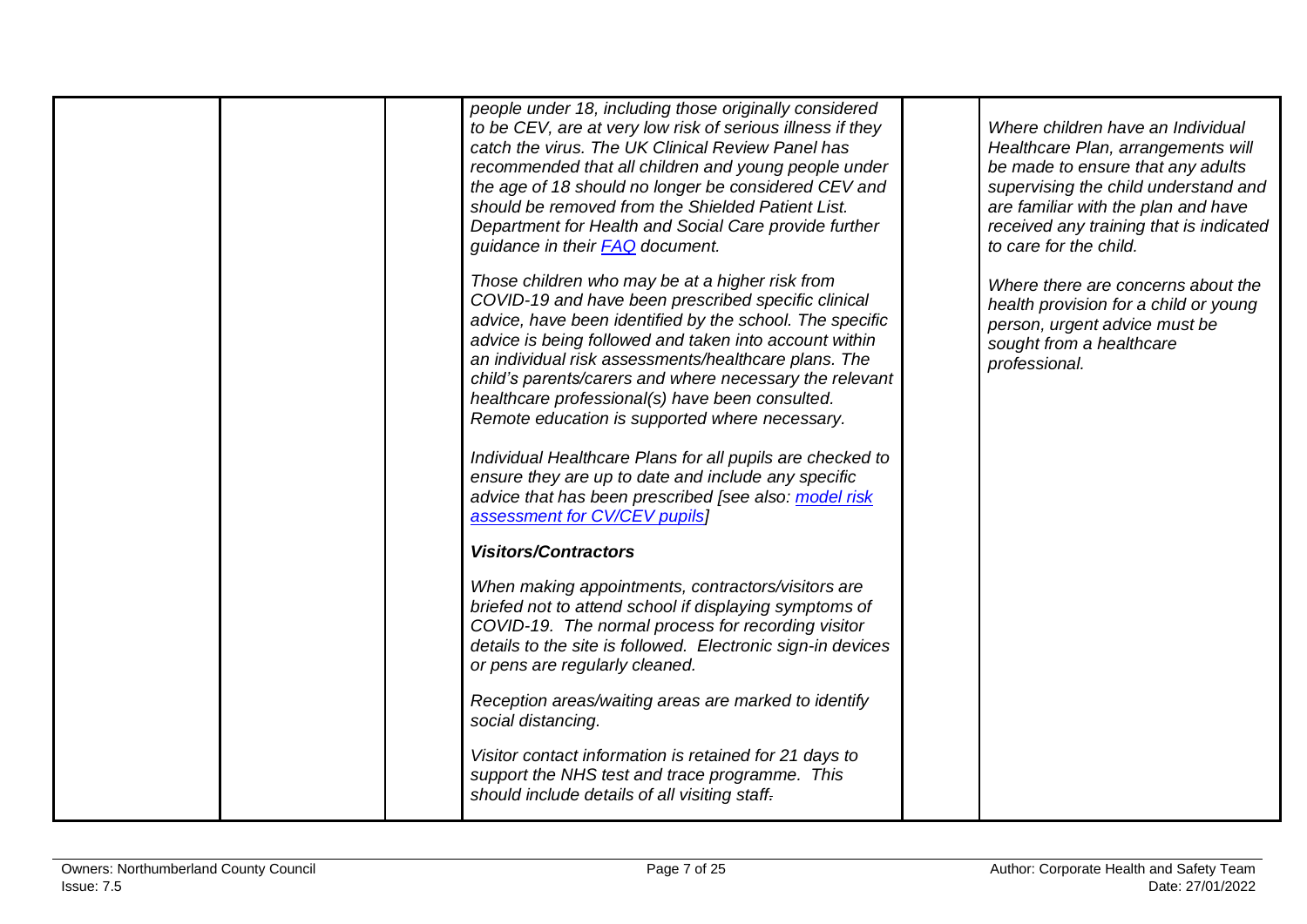<span id="page-7-0"></span>

| Staff/Pupils                        | Others contracting | H | Staff/pupils know they must not attend school if they are                                                            | ${\cal M}$ | Ensure home and emergency                                            |
|-------------------------------------|--------------------|---|----------------------------------------------------------------------------------------------------------------------|------------|----------------------------------------------------------------------|
| displaying                          | virus              |   | symptomatic/test positive.                                                                                           |            | contacts are up to date.                                             |
| symptoms of                         |                    |   |                                                                                                                      |            |                                                                      |
| coronavirus whilst                  |                    |   | A protocol is in and has been shared with all staff who                                                              |            | The school has a small supply of                                     |
| at school                           |                    |   | are clear on what action to take if someone becomes                                                                  |            | PCR home test kits which can be                                      |
|                                     |                    |   | symptomatic whilst at school.                                                                                        |            | used in very exceptional cases<br>(Coronavirus (COVID-19): test kits |
| <u>[*symptomatic</u><br>persons are |                    |   | UKHSA guidance on action to take if a person becomes                                                                 |            | for schools and FE providers)                                        |
| required to have a                  |                    |   | symptomatic on site is followed along with the UKHSA<br>guidance on 'cleaning and waste'.                            |            |                                                                      |
| PCR test]                           |                    |   |                                                                                                                      |            |                                                                      |
|                                     |                    |   | Head Teacher / School Lead / parent / carer is notified                                                              |            | <b>Positive staff cases of Covid-19</b>                              |
| Contact with others                 |                    |   | immediately and the staff member / pupil is sent home,                                                               |            | confirmed by a PCR test must be                                      |
| who are                             |                    |   | avoiding public and school Transport where possible,                                                                 |            | recorded via ANVIL, as they may                                      |
| symptomatic or<br>who have tested   |                    |   | and advised to take an urgent PCR test. If they are                                                                  |            | be RIDDOR reportable (for schools                                    |
| positive                            |                    |   | seriously ill 999 are contacted.                                                                                     |            | in the H&S SLA and normally<br>utilise ANVIL).                       |
|                                     |                    |   |                                                                                                                      |            |                                                                      |
|                                     |                    |   | If a child is awaiting collection, they will be moved, if<br>possible, to a room where they can be isolated behind a |            | <b>Close contacts of a confirmed</b>                                 |
|                                     |                    |   | closed door, depending on the age of the child and with                                                              |            | case                                                                 |
|                                     |                    |   | appropriate adult supervision if required. Ideally, a                                                                |            | NHS Test and Trace will carry out                                    |
|                                     |                    |   | window should be opened for ventilation. If it is not                                                                |            | close contact tracing if a PCR test                                  |
|                                     |                    |   | possible to isolate them, move them to an area which is                                                              |            | comes back positive.                                                 |
|                                     |                    |   | at least 2 metres away from other people.                                                                            |            | All adults who are fully vaccinated,                                 |
|                                     |                    |   | PPE is only required by staff caring for the child while                                                             |            | and children aged between 5 to 18                                    |
|                                     |                    |   | they await collection in the following circumstances:                                                                |            | years and 6 months, identified as a                                  |
|                                     |                    |   | (see also symptomatic children action list for schools                                                               |            | close contact, will be advised by NHS                                |
|                                     |                    |   | and safe working in education, childcare and children's                                                              |            | Test and Trace to take an LFD test                                   |
|                                     |                    |   | social care settings, including the use of personal                                                                  |            | every day for 7 days. They are asked                                 |
|                                     |                    |   | protective equipment (ppe))                                                                                          |            | to report the results through                                        |
|                                     |                    |   |                                                                                                                      |            | the Online Reporting System and to                                   |
|                                     |                    |   | • A fluid resistant (type IIR) face mask will be<br>worn if a distance of 2 metres cannot be                         |            | the school.                                                          |
|                                     |                    |   | maintained                                                                                                           |            | Close contacts can continue to                                       |
|                                     |                    |   | If Contact Is Necessary, Then Disposable                                                                             |            | attend school during this period of                                  |
|                                     |                    |   | Gloves, Apron And A Face Mask Should Be                                                                              |            | testing, unless an LFD test comes                                    |
|                                     |                    |   | Worn                                                                                                                 |            | back positive (or if they become                                     |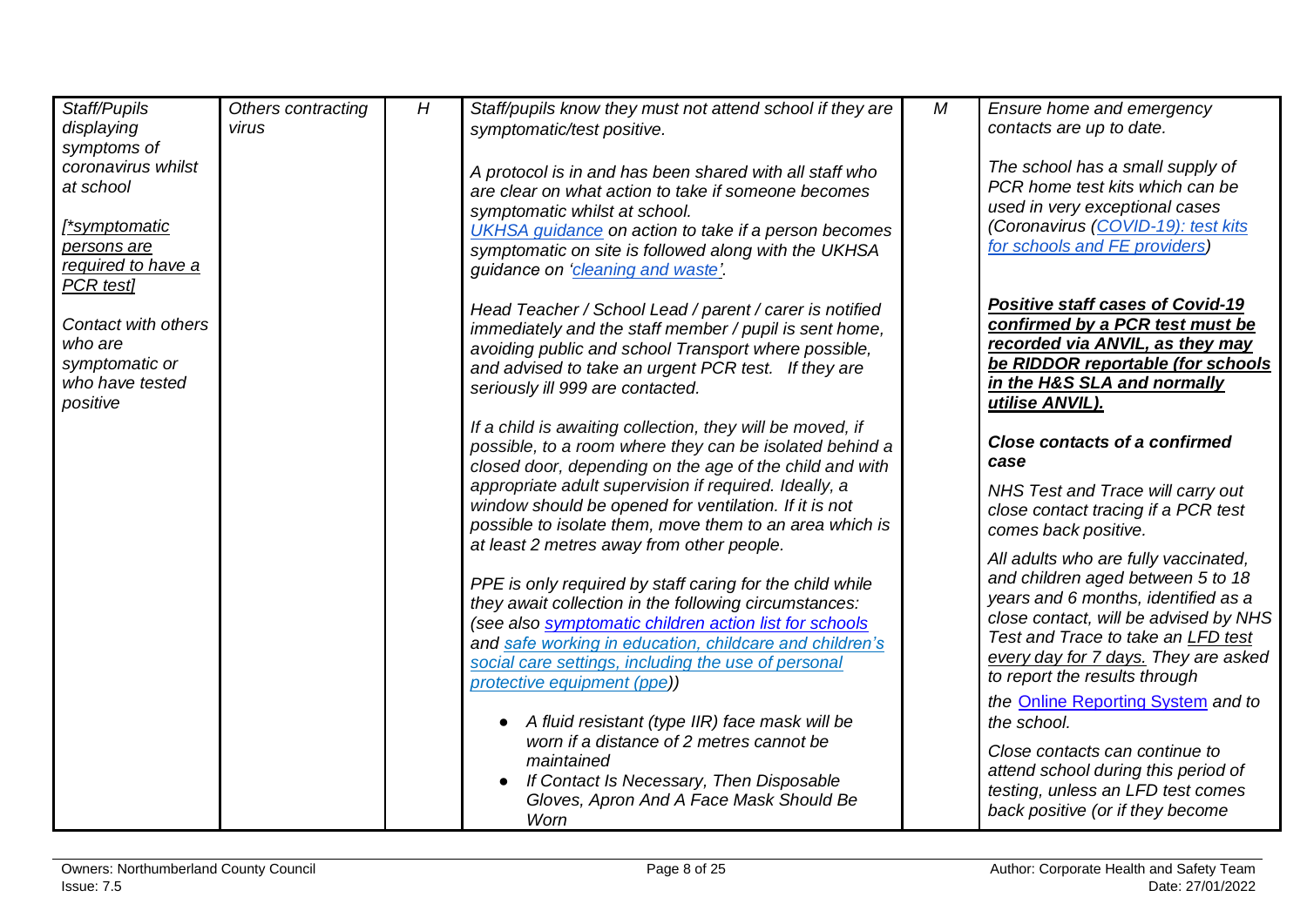|                                                |                                                           |                | Eye Protection (E.G. Visor Or Goggles) If A Risk<br><b>Assessment Determines That There Is A Risk</b><br>Of Fluids Entering The Eye, For Example, From<br>Coughing, Spitting Or Vomiting.<br>They should wash their hands thoroughly for 20<br>seconds after any contact with someone who is<br>unwell.<br>Any members of staff who have helped someone with<br>symptoms should be vigilant for symptoms and self-<br>isolate and arrange a PCR test if they become<br>symptomatic.<br>Staff / pupil or parents / carers are requested to inform<br>the school as soon as they receive their test result<br>(positive or negative).<br>If the PCR test comes back positive, the individual<br>should follow stay at home: guidance for households |   | symptomatic) where they must self-<br>isolate and book a PCR test.<br>Unvaccinated adults, and others who<br>do not meet the criteria, must<br>continue to self-isolate for 10 days.<br>Further details are included in the<br><b>Operational Guidance for Schools.</b> |
|------------------------------------------------|-----------------------------------------------------------|----------------|---------------------------------------------------------------------------------------------------------------------------------------------------------------------------------------------------------------------------------------------------------------------------------------------------------------------------------------------------------------------------------------------------------------------------------------------------------------------------------------------------------------------------------------------------------------------------------------------------------------------------------------------------------------------------------------------------------------------------------------------------|---|-------------------------------------------------------------------------------------------------------------------------------------------------------------------------------------------------------------------------------------------------------------------------|
|                                                |                                                           |                | infection.<br>Where the staff member / pupil tests negative, they can<br>return to their setting when they are medically fit to do<br>SO.<br>[FROM 11 JANUARY, THE REQUIREMENT FOR A<br><b>CONFIRMATORY PCR TEST TO BE CARRIED OUT</b><br><b>FOLLOWING A POSITIVE LATERAL FLOW DEVICE</b><br>(LFD) TEST ARE TO BE SUSPENDED. PLEASE SEE<br><b>SECTION ON PAGE 2 FOR FURTHER</b><br><b>INFORMATION.]</b>                                                                                                                                                                                                                                                                                                                                           |   |                                                                                                                                                                                                                                                                         |
| All<br>teaching/classroom<br>activities; early | Contracting<br>coronavirus - staff<br>and pupils, passing | $\overline{H}$ | The following measures are in place;<br>• Classrooms are well ventilated                                                                                                                                                                                                                                                                                                                                                                                                                                                                                                                                                                                                                                                                          | L | <b>Review Schools: coronavirus</b><br>operational guidance                                                                                                                                                                                                              |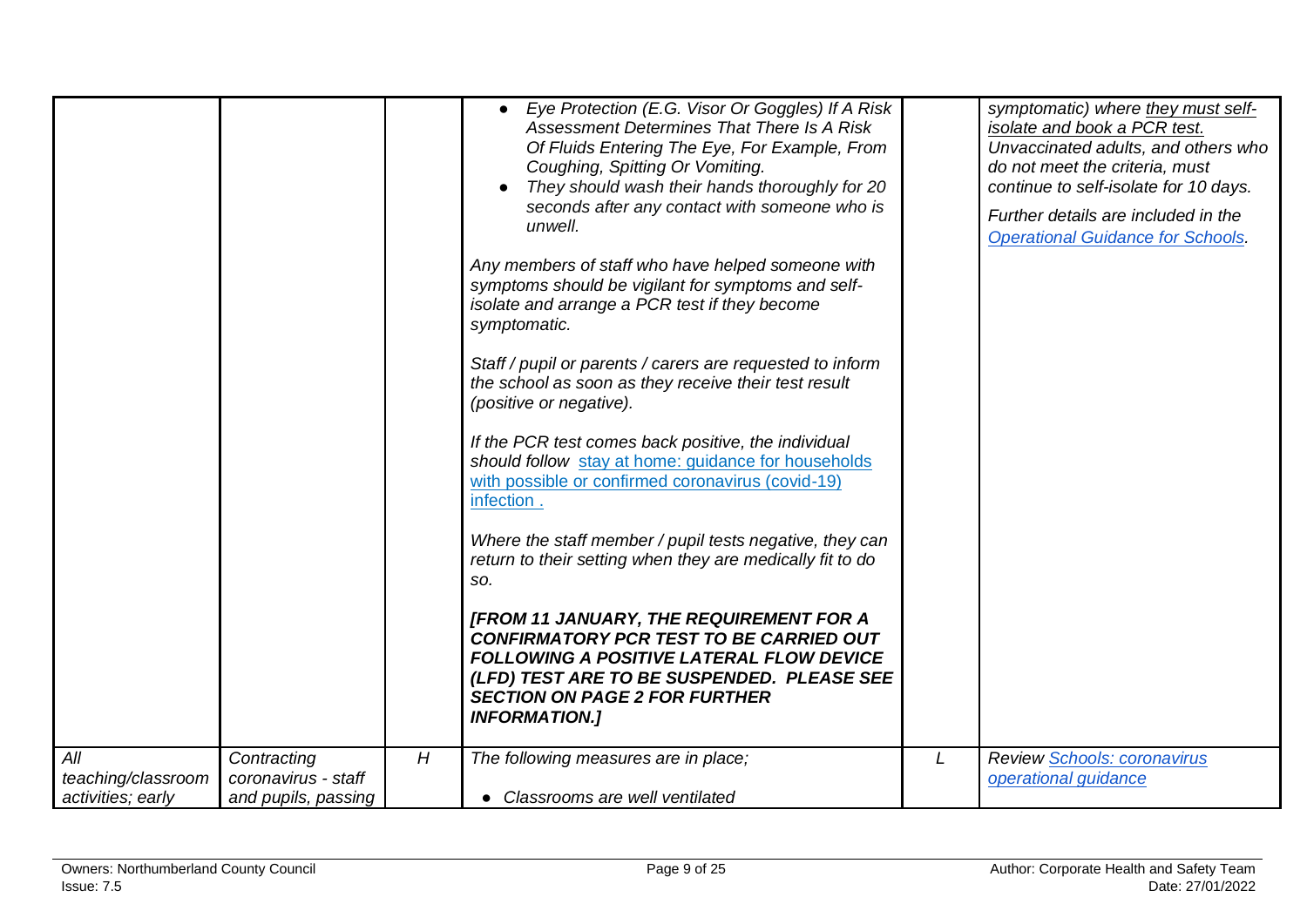|                    | onto vulnerable |                                                                                                                                                           |                                                                                             |
|--------------------|-----------------|-----------------------------------------------------------------------------------------------------------------------------------------------------------|---------------------------------------------------------------------------------------------|
| years, primary and |                 | • A suitable cleaning schedule is in place for                                                                                                            | Actions for early years and childcare                                                       |
| secondary          | persons         | desks/chairs/equipment (minimum twice a day)                                                                                                              | providers during the coronavirus                                                            |
| (see also section  |                 | • Staff supervise hand hygiene arrangements for                                                                                                           | (COVID-19) outbreak                                                                         |
| on 'Shared         |                 | younger children and those with additional needs.                                                                                                         |                                                                                             |
| Learning           |                 | Measures are in place to ensure more independent                                                                                                          | Breakfast and after-school provision                                                        |
| Spaces/practical   |                 | older pupils are following good hygiene practices.                                                                                                        | are provided [delete if appropriate or                                                      |
| teaching below)    |                 | • Pupils are asked to report if they become unwell                                                                                                        | record arrangements in separate                                                             |
|                    |                 | and staff informally monitor for presence of                                                                                                              | Covid risk assessment for these                                                             |
|                    |                 |                                                                                                                                                           |                                                                                             |
|                    |                 | symptoms. The school protocol for persons                                                                                                                 | activities]                                                                                 |
|                    |                 | becoming symptomatic on site is followed [add link                                                                                                        |                                                                                             |
|                    |                 | to document or refer to separate part of risk                                                                                                             | Protective measures for holiday and                                                         |
|                    |                 | assessment]                                                                                                                                               | after-school clubs, and other out-of-                                                       |
|                    |                 | • No sharing of stationery (pens, pencils)                                                                                                                | school settings during the                                                                  |
|                    |                 |                                                                                                                                                           | coronavirus (COVID-19) outbreak                                                             |
|                    |                 | <b>Groupings</b>                                                                                                                                          |                                                                                             |
|                    |                 |                                                                                                                                                           | Science - practical work is in line with                                                    |
|                    |                 | Although bubble groups are no longer in place, where                                                                                                      | <b>CLEAPSS Guide to doing practical</b>                                                     |
|                    |                 |                                                                                                                                                           |                                                                                             |
|                    |                 | natural groupings are achievable, which limit mixing                                                                                                      | work during the COVID-19 pandemic.                                                          |
|                    |                 | and don't impact on education, this is implemented [add                                                                                                   | Risk assessments are in place.                                                              |
|                    |                 | details].                                                                                                                                                 |                                                                                             |
|                    |                 |                                                                                                                                                           | On advice from the Public Health                                                            |
|                    |                 | Early year/nursery - children are able to remain in a                                                                                                     | Team, bubble groups may need to be                                                          |
|                    |                 | group in the same space with limited or no mixing with                                                                                                    | reintroduced as an additional                                                               |
|                    |                 | other year groups. A separate play area is provided.                                                                                                      | protective measure if there is an                                                           |
|                    |                 | Parental drop off/pick up is done outdoors, where                                                                                                         | outbreak in school. Previous                                                                |
|                    |                 | possible.                                                                                                                                                 | arrangements for bubble groups will                                                         |
|                    |                 |                                                                                                                                                           | be reinstated [record detail of                                                             |
|                    |                 | First/Primary - children are able to remain in a group in                                                                                                 | groupings in outbreak plan or add to                                                        |
|                    |                 |                                                                                                                                                           |                                                                                             |
|                    |                 | the same space with limited or no mixing with other                                                                                                       | this risk assessment].                                                                      |
|                    |                 | year groups. [especially achievable for single form                                                                                                       |                                                                                             |
|                    |                 | entry].                                                                                                                                                   | Refer to:                                                                                   |
|                    |                 |                                                                                                                                                           | guidance on grassroot sports                                                                |
|                    |                 | In Primary Schools, the same groups are taught in the                                                                                                     | for public and sport                                                                        |
|                    |                 |                                                                                                                                                           |                                                                                             |
|                    |                 |                                                                                                                                                           |                                                                                             |
|                    |                 |                                                                                                                                                           |                                                                                             |
|                    |                 |                                                                                                                                                           | such as the Association for                                                                 |
|                    |                 | same classrooms, to limit the amount of movement<br>around the school and potential contact with other<br>groups. [where this doesn't impact on learning] | providers, safe provision and<br><b>Sport England Guidance</b><br>advice from organisations |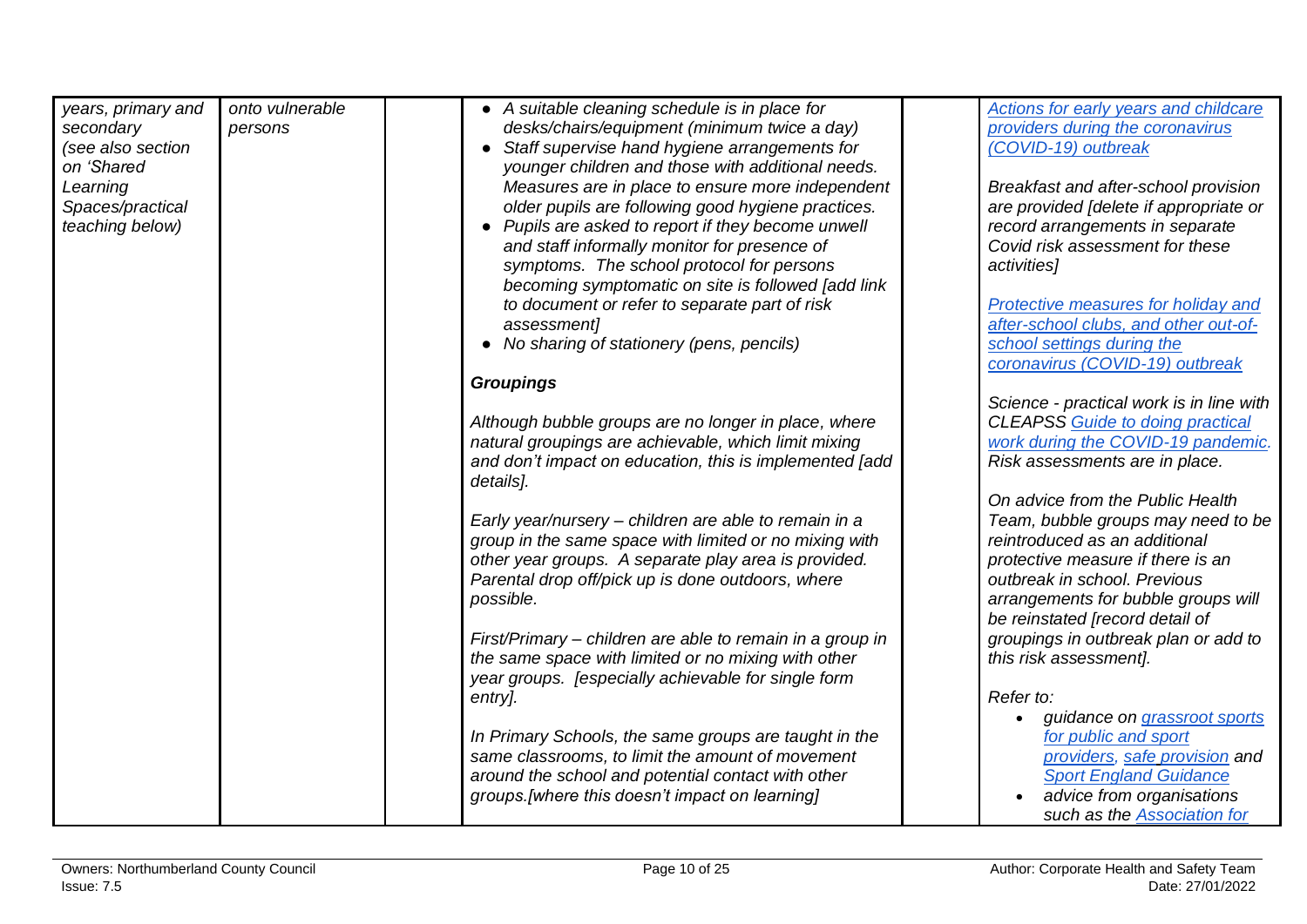|                                                                                                                           |                                                                           |   | Sport and physical education:<br>Activities proceed in accordance with the advice<br>provided by relevant National Governing Body,<br>sport providers and/or the sports facility<br>Promote good hand hygiene practices and<br>maintain a cleaning regime focusing on<br>frequently touched surfaces.<br>Ventilation is maximised in accordance with the<br>arrangements stated above. |                  | <b>Physical Education and</b><br>the Youth Sport Trust<br>guidance from Swim England<br>on school swimming and Step<br>4 Covid advice                                                                                                                                                                                                                          |
|---------------------------------------------------------------------------------------------------------------------------|---------------------------------------------------------------------------|---|----------------------------------------------------------------------------------------------------------------------------------------------------------------------------------------------------------------------------------------------------------------------------------------------------------------------------------------------------------------------------------------|------------------|----------------------------------------------------------------------------------------------------------------------------------------------------------------------------------------------------------------------------------------------------------------------------------------------------------------------------------------------------------------|
|                                                                                                                           |                                                                           |   | Work with external coaches, clubs and<br>organisations for curricular activities are subject<br>to routine risk assessment to confirm that Covid-<br>19 arrangements are safe and appropriate.<br>Note; venues may have capacity limits that are<br>to be followed.                                                                                                                    |                  |                                                                                                                                                                                                                                                                                                                                                                |
| Use of communal<br>areas - toilets,<br>corridors, sports<br>halls, dining hall,<br>outdoor spaces,                        | Contracting<br>coronavirus - staff<br>pupils, visitors,<br>parents/carers | H | Enhanced cleaning takes places within these areas in<br>line with the cleaning schedule (including shared<br>equipment/furniture/frequently touched points).<br>One way circulation routes are in place [if possible].                                                                                                                                                                 | $\boldsymbol{M}$ | When reviewing areas/spaces<br>consider:<br>Widening routes where possible.<br>Removing unnecessary obstacles.<br>Signing and communications:<br>- markings/signage at entrances<br>- movement intersections.<br>- encouraging people to wait and<br>allow others to pass<br>One-way movement.<br>Separate entry and exit routes.<br>Enlarge access and exits. |
| Staff use of<br>communal<br>areas/working with<br>different groups.<br>Use of supply<br>teachers and<br>temporary workers | Contracting<br>coronavirus - staff<br>pupils, visitors,<br>parents/carers | H | Staff breaks are organised to avoid congestion in staff<br>rooms.<br>More frequent cleaning of shared spaces should also<br>occur. Shared crockery/cutlery has been removed and<br>staff use their own equipment.                                                                                                                                                                      | L                | *Review and apply the guidance for<br>working safely in offices if applicable<br>(e.g. receptions and shared offices)<br><b>Offices and contact centres -</b><br><b>Working safely during coronavirus</b><br>(COVID-19) - Guidance                                                                                                                             |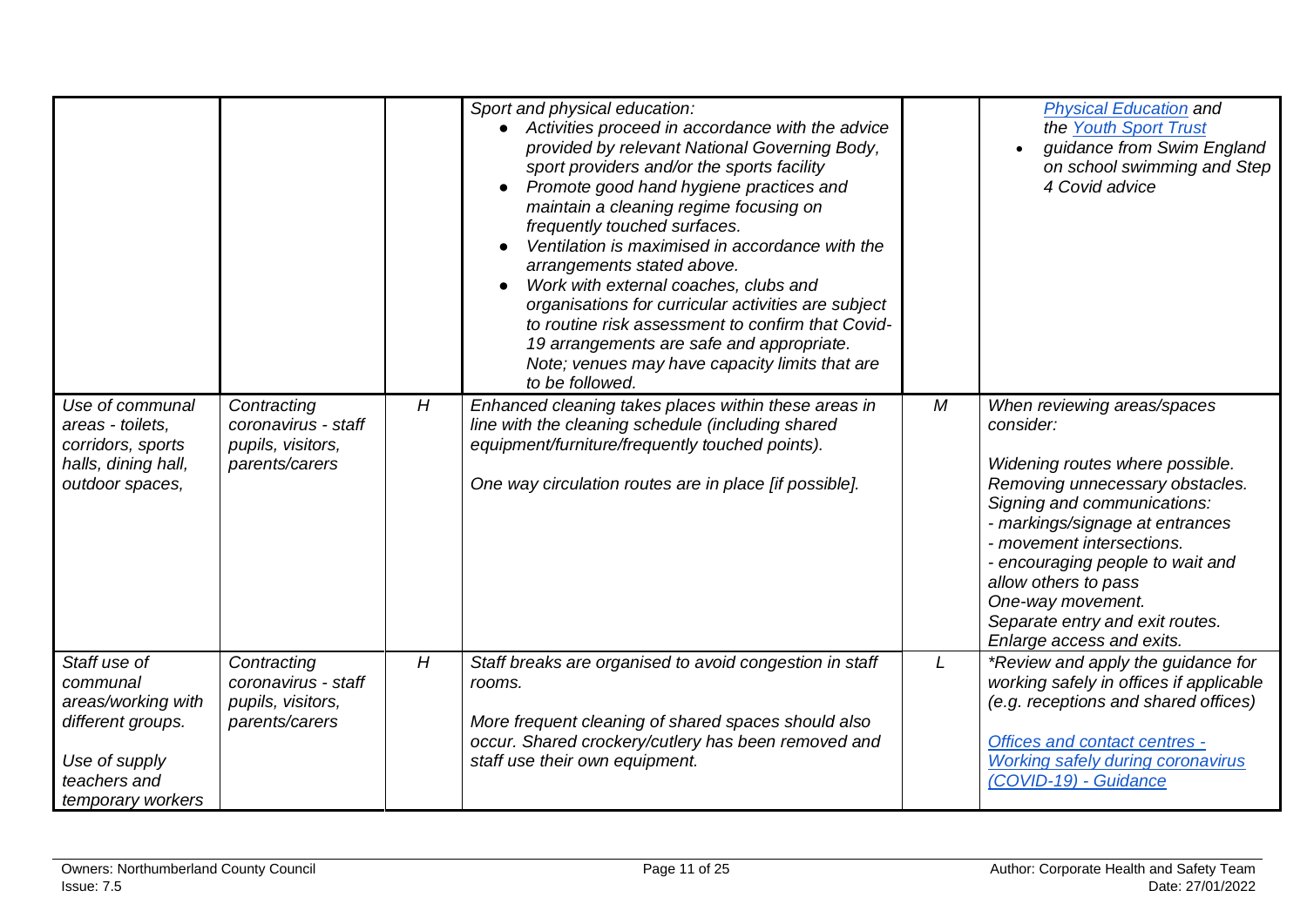<span id="page-11-0"></span>

|                                          |                                                       |   | Measures are applied within shared offices and staff<br>room(s) to maintain social distancing (2m or 1m plus a<br>risk mitigation)*<br>Clear use and cleaning guidance for staff toilets are in<br>place to ensure they are kept clean and social<br>distancing is achieved as much as possible.<br>Staff maintain 2m distance (or 1m plus a risk mitigation)<br>from pupils where possible (especially with other adults<br>and older children). Face to face contact within 1m of<br>anyone is minimised.<br>Temporary staff and visiting staff will be expected to<br>comply with the school's arrangements for managing<br>and minimising risk, continuing to take care to maintain<br>distance from other staff and pupils (where possible). All<br>temporary staff are made aware of the content of the<br>Covid risk assessment and any other relevant<br>information as soon as possible after the booking is<br>confirmed. |   |                                                                                                                                                                                                                                                                                                                                                                                                                                                                                 |
|------------------------------------------|-------------------------------------------------------|---|-------------------------------------------------------------------------------------------------------------------------------------------------------------------------------------------------------------------------------------------------------------------------------------------------------------------------------------------------------------------------------------------------------------------------------------------------------------------------------------------------------------------------------------------------------------------------------------------------------------------------------------------------------------------------------------------------------------------------------------------------------------------------------------------------------------------------------------------------------------------------------------------------------------------------------------|---|---------------------------------------------------------------------------------------------------------------------------------------------------------------------------------------------------------------------------------------------------------------------------------------------------------------------------------------------------------------------------------------------------------------------------------------------------------------------------------|
| Outdoor education<br>and off-site visits | Contracting<br>coronavirus - staff,<br>pupils, public | H | Offsite activity and educational visits are being<br>conducted in line with relevant coronavirus (COVID-19)<br>secure guidelines and regulations as they relate to each<br>of the home nations. In England this means the following<br>may proceed subject to full and thorough risk<br>assessment ensuring public health advice is followed.<br>• From the start of the 2021/2022 academic year<br>establishments may go on international visits*.<br>Day visits and residential visits within the UK may<br>proceed<br>Full and thorough risk assessment is achieved by<br>application of:<br><b>Evolve Generic Risk Assessments** along with;</b><br>the production of an Event Specific Plan to<br>ensure full a thorough risk assessment.                                                                                                                                                                                      | L | Onsite activities do not require the<br>submission of an Evolve form but,<br>like all activities involving significant<br>risk, they must be subject to a<br>suitable and sufficient risk<br>assessment.<br>** Including but not limited to "the<br>Coronavirus<br>$(COVID-19)$<br>Evolve<br>Generic Risk Assessment. Evolve<br>Generic Risk Assessments take into<br>account the requirements outlined by<br>"Schools COVID-19<br>operational<br>guidance. Updated 02 December |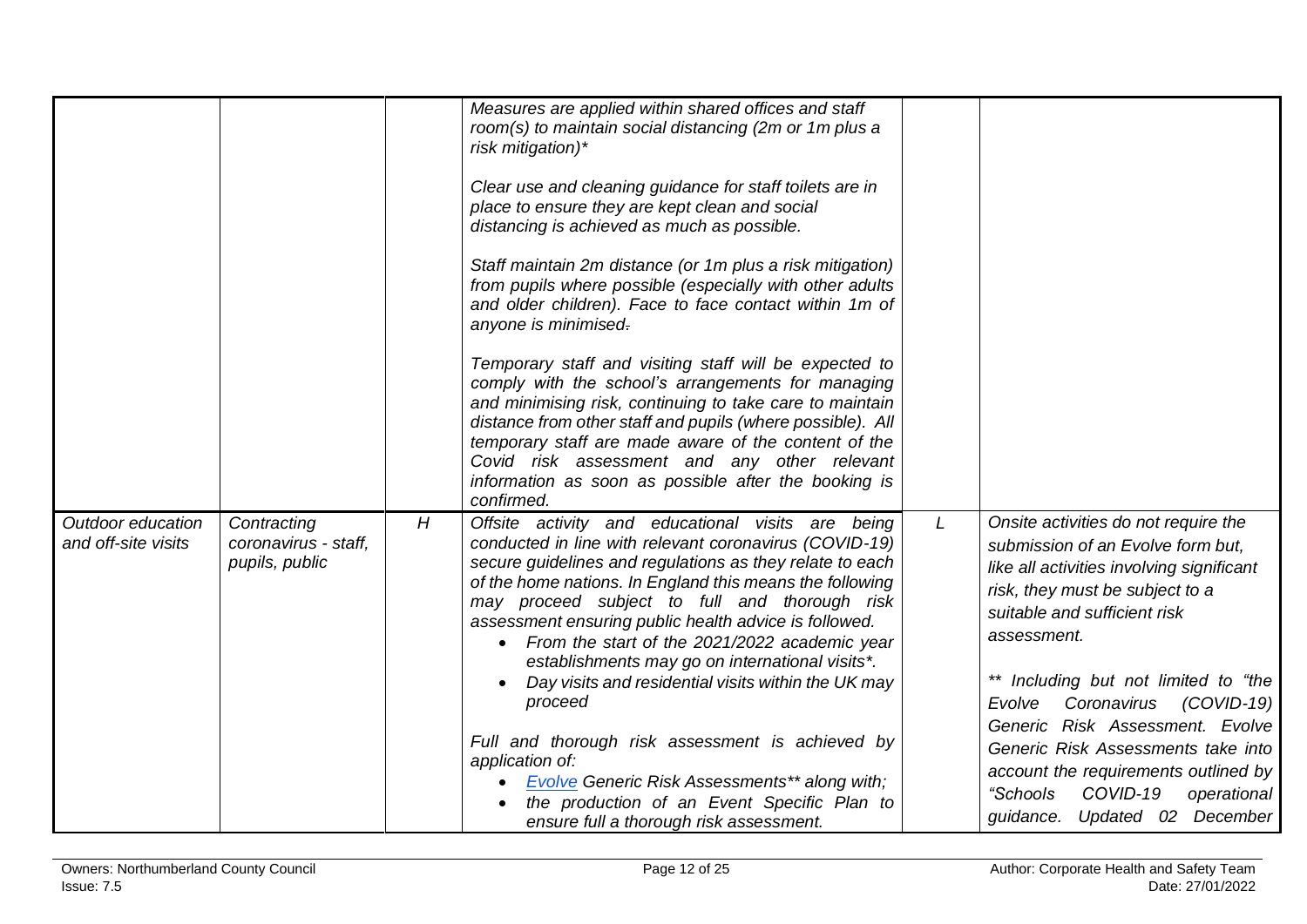|                                      |                                                  |   | Those conducting International Visits ensure that a visit<br>specific "International Travel COVID-19 Forward Plan" is<br>produced and submitted for approval prior to travel.                                                                        |   | 2021"<br>prescribes<br>broad<br>and<br>arrangements as to how these may be<br>applied.                                                                                           |
|--------------------------------------|--------------------------------------------------|---|------------------------------------------------------------------------------------------------------------------------------------------------------------------------------------------------------------------------------------------------------|---|----------------------------------------------------------------------------------------------------------------------------------------------------------------------------------|
|                                      |                                                  |   | Visit approvals are applied in line with the NCC Code of<br>Practice for Offsite & Educational Visits.                                                                                                                                               |   | pre-existing<br>As<br>practice,<br>per<br>establishments are to review these<br>assessments to ensure the stated                                                                 |
|                                      |                                                  |   | Correct application of protocols applied by Evolve<br>ensures adherence to government advice for health and<br>safety guidance on educational visits.                                                                                                |   | arrangements are applied where<br>applicable and reasonable to do so.<br>Visit specific arrangements that are                                                                    |
|                                      |                                                  |   | Head receives policy guidance updates and actively<br>check for updates on the Evolve system for updates to<br>the above.                                                                                                                            |   | either not specified by or are<br>prompted by the generic<br>risk<br>assessments are to be set out in<br>Event Specific Plan.                                                    |
|                                      |                                                  |   | Where the establishment is a non-NCC Establishment<br>(e.g. an academy) the EVC or Head checks to ensure<br>appropriate insurance, arrangements are in place.                                                                                        |   |                                                                                                                                                                                  |
| Play activities                      | Contracting<br>coronavirus - staff<br>and pupils | H | Existing school play risk assessment has been<br>reviewed and shared with staff.                                                                                                                                                                     | L |                                                                                                                                                                                  |
|                                      |                                                  |   | The use of equipment which can't be cleaned easily is<br>avoided or minimised where possible.                                                                                                                                                        |   |                                                                                                                                                                                  |
| Provision of school<br>meals service | Contracting<br>coronavirus - staff.<br>pupils    |   | The school kitchen is fully open and normal legal<br>requirements will apply. Kitchen operations comply with<br>the guidance for food businesses on coronavirus<br>$(COVID-19)$                                                                      |   | Risk assessments have been<br>reviewed and updated where<br>required (both for catering activities<br>and dining hall arrangements, such<br>as additional cleaning, wearing face |
|                                      |                                                  |   | Catering staff are aware of the content of this risk<br>assessment and the measures required for use of<br>communal staff areas have been implemented e.g., for<br>toilets/staff room/changing rooms. [see also section on<br>use of communal areas] |   | masks when serving children)                                                                                                                                                     |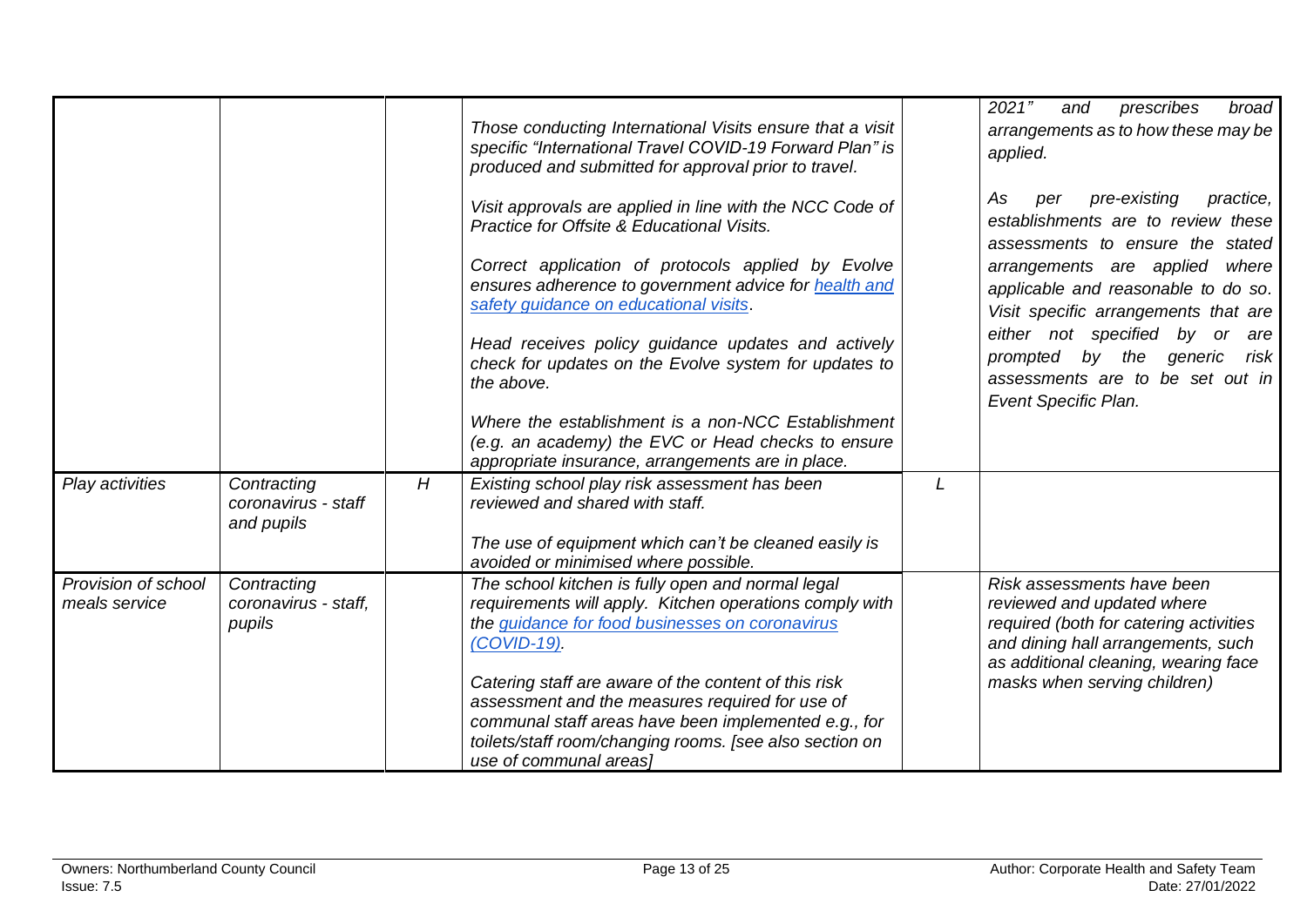| Parents/carers<br>picking<br>up/collecting pupils<br>from school | Contracting<br>coronavirus - staff,<br>pupils, public                | H | Only EY staff are permitted into the school building to<br>hand over children in the morning.<br>Supervising staff maintain social distancing with parents<br>and have access to a face mask.<br>School digital communications channels are used to<br>engage and advise parents on protective steps being<br>taken and associated requirements, such as not<br>attending if they or their child is symptomatic.                                                                                                                                                                                                                                                                                                                                                                                                                                                                                                                                                                                                                                                                                                               | L |                                                                                                                                                                                                                                                                                                                                                             |
|------------------------------------------------------------------|----------------------------------------------------------------------|---|--------------------------------------------------------------------------------------------------------------------------------------------------------------------------------------------------------------------------------------------------------------------------------------------------------------------------------------------------------------------------------------------------------------------------------------------------------------------------------------------------------------------------------------------------------------------------------------------------------------------------------------------------------------------------------------------------------------------------------------------------------------------------------------------------------------------------------------------------------------------------------------------------------------------------------------------------------------------------------------------------------------------------------------------------------------------------------------------------------------------------------|---|-------------------------------------------------------------------------------------------------------------------------------------------------------------------------------------------------------------------------------------------------------------------------------------------------------------------------------------------------------------|
| Use of School<br>Transport (external<br>provision only)          | Contracting<br>coronavirus - staff,<br>pupils, transport<br>provider | H | Steps taken to ensure anyone who becomes<br>symptomatic does not use School Transport.<br>The school encourages pupils to walk or cycle to school<br>where possible.<br>Providers have taken steps to adapt vehicle use in<br>accordance with NCC School Transport Risk<br><b>Assessment for Coronavirus.</b><br>A review has been undertaken by the school of<br>dedicated transport use and consideration has been<br>given to:<br>Maintaining groupings where possible so pupils sit<br>$\bullet$<br>within the year groups. [this measure will help in<br>reducing the risk of transmission and assist if<br>bubble groups needs to be reintroduced if there is<br>an outbreak - see outbreak management plan].<br>The use of hand sanitiser before boarding and after<br>$\bullet$<br>disembarking is encouraged via messages to<br>parents.<br>• supporting use of face coverings for pupils in Year<br>7 and above on transport, where they are likely to<br>come into contact with people outside of their group<br>or who they do not normally meet. The school<br>should support the school transport team/transport | M | Children under the age of 3 should<br>not wear face coverings. Children<br>aged from 3-10 can wear face<br>coverings if they are able to handle it<br>as directed, but they are not required<br>to.<br>Home to school transport is in line<br>with current guidance: Dedicated<br><b>Transport to schools and colleges</b><br>COVID-19 operational guidance |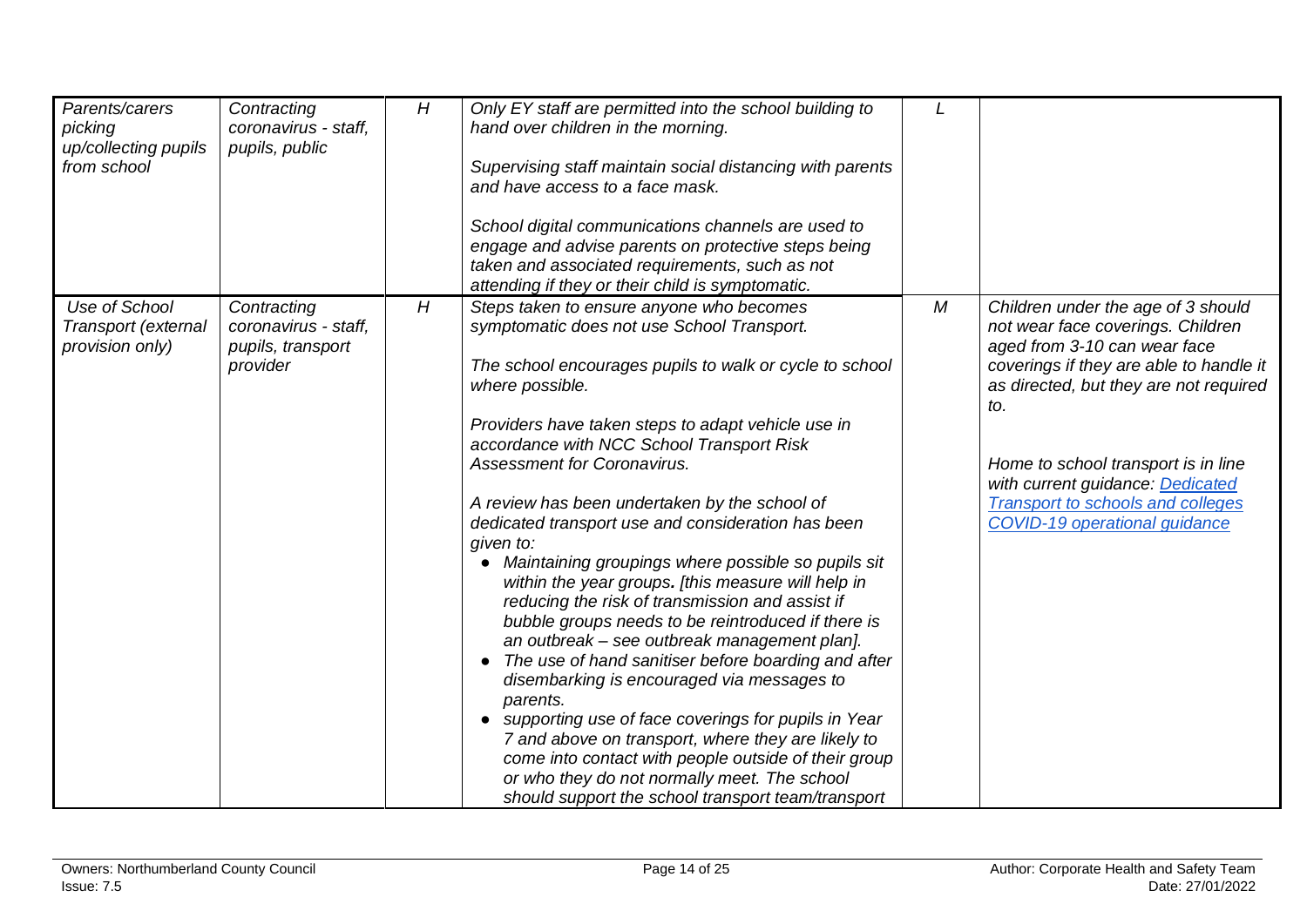|                                                                               |                                                |                | providers to resolve any non-compliance issues<br>with the wearing of face coverings<br>• ensuring good ventilation of fresh air wherever<br>possible by keeping windows, or roof lights, on<br>home to school transport, open<br>The school has consulted the Local Authority School<br>Transport team to support their implementation of<br>transport arrangements.<br>Where staff are required to assist with accessing<br>transport and fitting of seat belts/restraints, where<br>possible only those normally working directly with the<br>pupil provide such support. |   |                                                                                                                                                                                                                                                                                                                          |
|-------------------------------------------------------------------------------|------------------------------------------------|----------------|------------------------------------------------------------------------------------------------------------------------------------------------------------------------------------------------------------------------------------------------------------------------------------------------------------------------------------------------------------------------------------------------------------------------------------------------------------------------------------------------------------------------------------------------------------------------------|---|--------------------------------------------------------------------------------------------------------------------------------------------------------------------------------------------------------------------------------------------------------------------------------------------------------------------------|
| Staff travelling to<br>and from work.                                         | Contracting<br>coronavirus,<br>spread of virus | $\overline{H}$ | Those using public transport are identified and<br>encouraged to refer to governments safer travel<br><i>guidance for passengers.</i><br>In particular:<br>Wear a face covering when using public<br>transport, travelling in a taxi or a private vehicle<br>with others.<br>wash your hands often with soap and water for<br>at least 20 seconds or use an alcohol-based<br>hand sanitiser                                                                                                                                                                                  | M | <b>Review Guidance:</b><br>How to wear and make a cloth face<br>covering<br>Coronavirus (COVID-19): UK<br>transport and travel advice                                                                                                                                                                                    |
| Children who are<br>non-compliant /<br>displaying<br>challenging<br>behaviour | Contracting<br>coronavirus - staff.<br>pupils  | M              | Children who are symptomatic do not attend school.<br>Effective infection control strategies are in place<br>including measures to minimise contact with those who<br>become symptomatic whilst at school.<br>Current school arrangements including behaviour<br>policy, availability of trained staff and preventative<br>approaches are reviewed/updated taking account of<br>suggested school rules within Government Guidance.<br>Policy communicated to staff, children/pupils and<br>parents/carers.                                                                   | L | For further information visit: NCC<br>Local SEND Offering 0-25 yrs.<br>All risk assessments, behaviour crisis<br>plans and EHCPs include valid<br>COVID-19 controls.<br>Advice given on the use of restrictive<br>physical interventions by front line<br>staff (available from Inclusive<br><b>Education Services).</b> |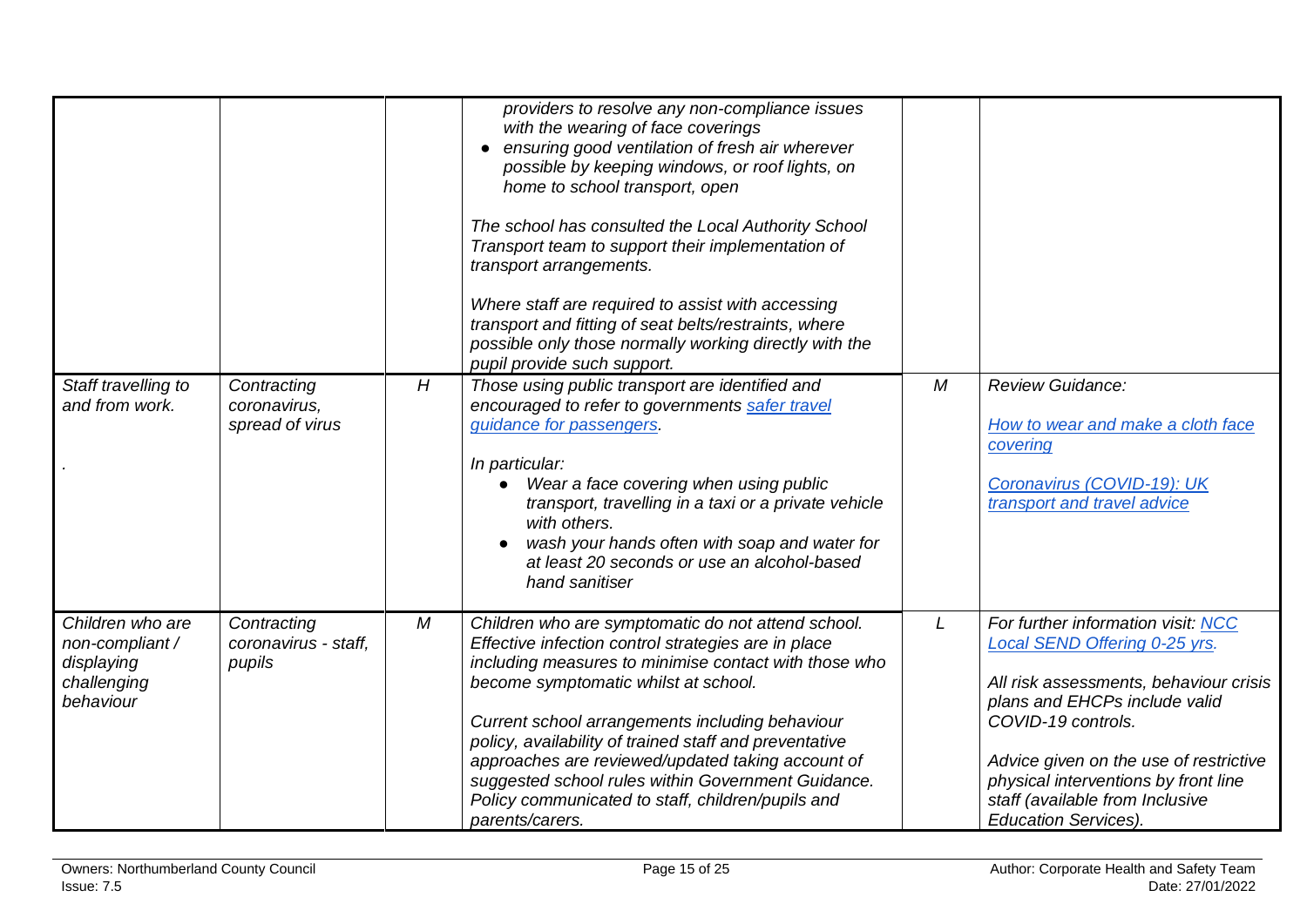|                             |                                                                                     |   | All schools have access to NCC SEN Support Services<br>to accommodate and support learners with SEND who<br>are attending. Provision includes support in reviewing<br>and determining reasonable adjustments within plans<br>for EHCP learners.<br>Staff working with pupils who spit uncontrollably are<br>given more opportunities to wash their hands than other<br>staff.<br>Pupils who regularly who use saliva as a sensory<br>stimulant or who struggle with 'catch it, bin it, kill it' are<br>also given more opportunities to wash their hands<br>where appropriate.                                                                                                                                            |   |                                                                                                                                                                                                                                                                                                                                                                                                                                                                                                                                                                                     |
|-----------------------------|-------------------------------------------------------------------------------------|---|---------------------------------------------------------------------------------------------------------------------------------------------------------------------------------------------------------------------------------------------------------------------------------------------------------------------------------------------------------------------------------------------------------------------------------------------------------------------------------------------------------------------------------------------------------------------------------------------------------------------------------------------------------------------------------------------------------------------------|---|-------------------------------------------------------------------------------------------------------------------------------------------------------------------------------------------------------------------------------------------------------------------------------------------------------------------------------------------------------------------------------------------------------------------------------------------------------------------------------------------------------------------------------------------------------------------------------------|
| Personal care<br>activities | Contracting<br>coronavirus or<br>passing onto<br>vulnerable or<br>shielded children | H | Most staff and CEV pupils have now been double<br>vaccinated. Social distancing is implemented where<br>possible.<br>Children who normally receive support from the special<br>school nurse or children's community nurse will require<br>an individual risk assessment. This assessment should<br>include input from the parents/carers and healthcare<br>professionals. Reference to any care tasks and<br>specific PPE requirements for these tasks should be<br>recorded and implemented.<br>Any queries are directed to the school nurse.<br>Staff know how to safely put on and take off PPE.<br><b>UKHSA guidance on Putting on PPE; and Taking off</b><br>PPE is followed by all staff undertaking personal care. | L | PPE requests/shortages in PPE are<br>raised with the Schools Organisation<br>and Resources Team.<br>No additional PPE is generally<br>needed other than that already<br>identified via risk assessment.<br>Specific PPE/training is required for<br>staff providing personal care<br>involving an aerosol generating<br>procedure (AGP) - advice is provided<br>by the school nurse and a risk<br>assessment produced. Specific<br>detailed guidance and requirements<br>when performing AGPs is included<br>is: Safe Working in education,<br>childcare and children's social care |
| Use of hand<br>sanitiser    | Ingestion of hand<br>sanitiser.                                                     | М | Always wash hands with soap and hot/warm water<br>wherever possible.                                                                                                                                                                                                                                                                                                                                                                                                                                                                                                                                                                                                                                                      | L | Bulk supplies of alcohol gel are<br>stored appropriately as flammable<br>substances and the fire risk                                                                                                                                                                                                                                                                                                                                                                                                                                                                               |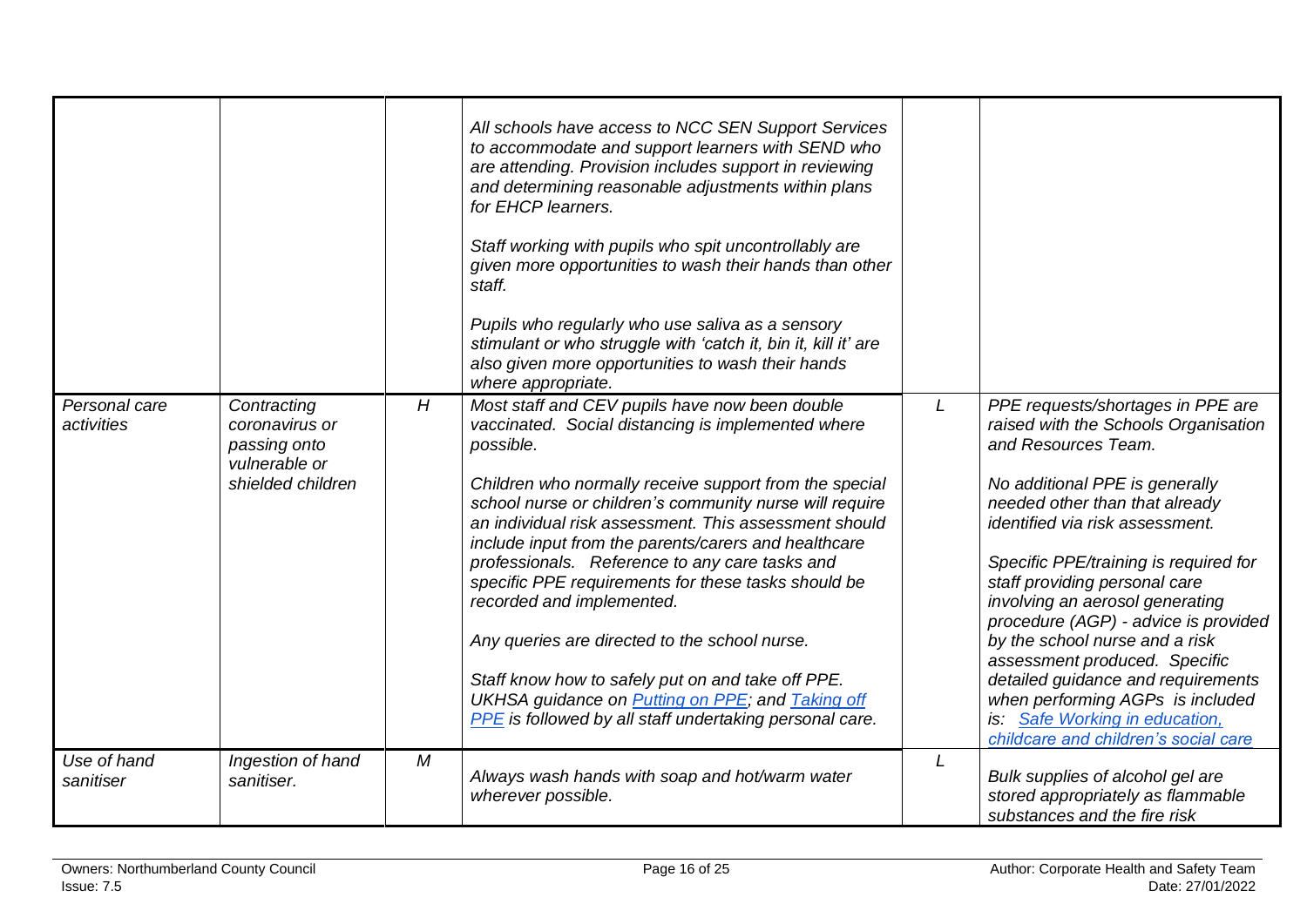|                                                                                    | Alcohol vapours<br><i>ignited</i> resulting in<br>burns to hands |   | Where hand sanitizer is used, it contains a minimum of<br>60% alcohol. It is kept out of the reach of children and<br>used with staff supervision due to the risk of ingestion.<br>A safety data sheet and COSHH risk assessment are in<br>place for its use.                                                                                                                                                                                                                                                                                                                                                                                                                                                                                                                                                                                                                                                                                                                                                                              |   | assessment has been updated<br>accordingly.                                                                                                                                                                                                                                                                                                                                                                                                                                                                                                                                                                                                                                                                                                                                |
|------------------------------------------------------------------------------------|------------------------------------------------------------------|---|--------------------------------------------------------------------------------------------------------------------------------------------------------------------------------------------------------------------------------------------------------------------------------------------------------------------------------------------------------------------------------------------------------------------------------------------------------------------------------------------------------------------------------------------------------------------------------------------------------------------------------------------------------------------------------------------------------------------------------------------------------------------------------------------------------------------------------------------------------------------------------------------------------------------------------------------------------------------------------------------------------------------------------------------|---|----------------------------------------------------------------------------------------------------------------------------------------------------------------------------------------------------------------------------------------------------------------------------------------------------------------------------------------------------------------------------------------------------------------------------------------------------------------------------------------------------------------------------------------------------------------------------------------------------------------------------------------------------------------------------------------------------------------------------------------------------------------------------|
|                                                                                    |                                                                  |   | When using alcohol-based hand sanitisers make sure<br>all liquid is evaporated before smoking, touching any<br>electrical equipment or metal surfaces which may result<br>in a static shock, or any other source of ignition.<br>Skin friendly skin cleaning wipes can be used as an                                                                                                                                                                                                                                                                                                                                                                                                                                                                                                                                                                                                                                                                                                                                                       |   |                                                                                                                                                                                                                                                                                                                                                                                                                                                                                                                                                                                                                                                                                                                                                                            |
| <i><b>Insufficient</b></i><br>cleaning/exposure<br>to virus on<br>objects/surfaces | Contracting<br>coronavirus                                       | H | alternative<br>Increased cleaning to take place using standard<br>cleaning products. Additional cleaning hours/resources<br>have been arranged with the priority being for<br>frequently touched areas. Cleaning staff are briefed on<br>the amended cleaning schedule, and records kept of<br>cleaning undertaken.<br>In particular, objects and surfaces that are touched<br>regularly are frequently cleaned and disinfected.<br>Staff wash hands if handling pupils' homework/books.<br>Classrooms are cleaned in line with cleaning schedule.<br>Bins for tissues are emptied throughout the day.<br>Where there is a suspected or confirmed case of<br>COVID-19 within the school, the school procedure for<br>dealing with this scenario is implemented, which<br>incorporates the UKHSA guidance on 'cleaning and<br>waste' (ensure cleaning products used comply with this<br>guidance). Staff wear disposable gloves and aprons as<br>a minimum. Hands are washed with soap and water for<br>20 seconds when all PPE is removed. | L | A supply of antibacterial<br>wipes/alcohol gel is made available<br>in school (including classrooms) to<br>encourage staff/pupils to help<br>maintain cleanliness in personal work<br>areas.<br>Cleaning products used in teaching<br>areas etc are those normally used by<br>cleaning staff - a safety data sheet<br>and COSHH risk assessment are in<br>place for each product.<br>Bleach should be avoided, and a<br>suitable alternative product(s) used.<br>If schools are advised to use a<br>bleach-based product, only bleach<br>sprays should be used. Its use must<br>be strictly controlled, and it must not<br>be mixed with other cleaning<br>products due to the risk of chlorine<br>gas being liberated. The safety data<br>sheet and COSHH risk assessment |
|                                                                                    |                                                                  |   |                                                                                                                                                                                                                                                                                                                                                                                                                                                                                                                                                                                                                                                                                                                                                                                                                                                                                                                                                                                                                                            |   |                                                                                                                                                                                                                                                                                                                                                                                                                                                                                                                                                                                                                                                                                                                                                                            |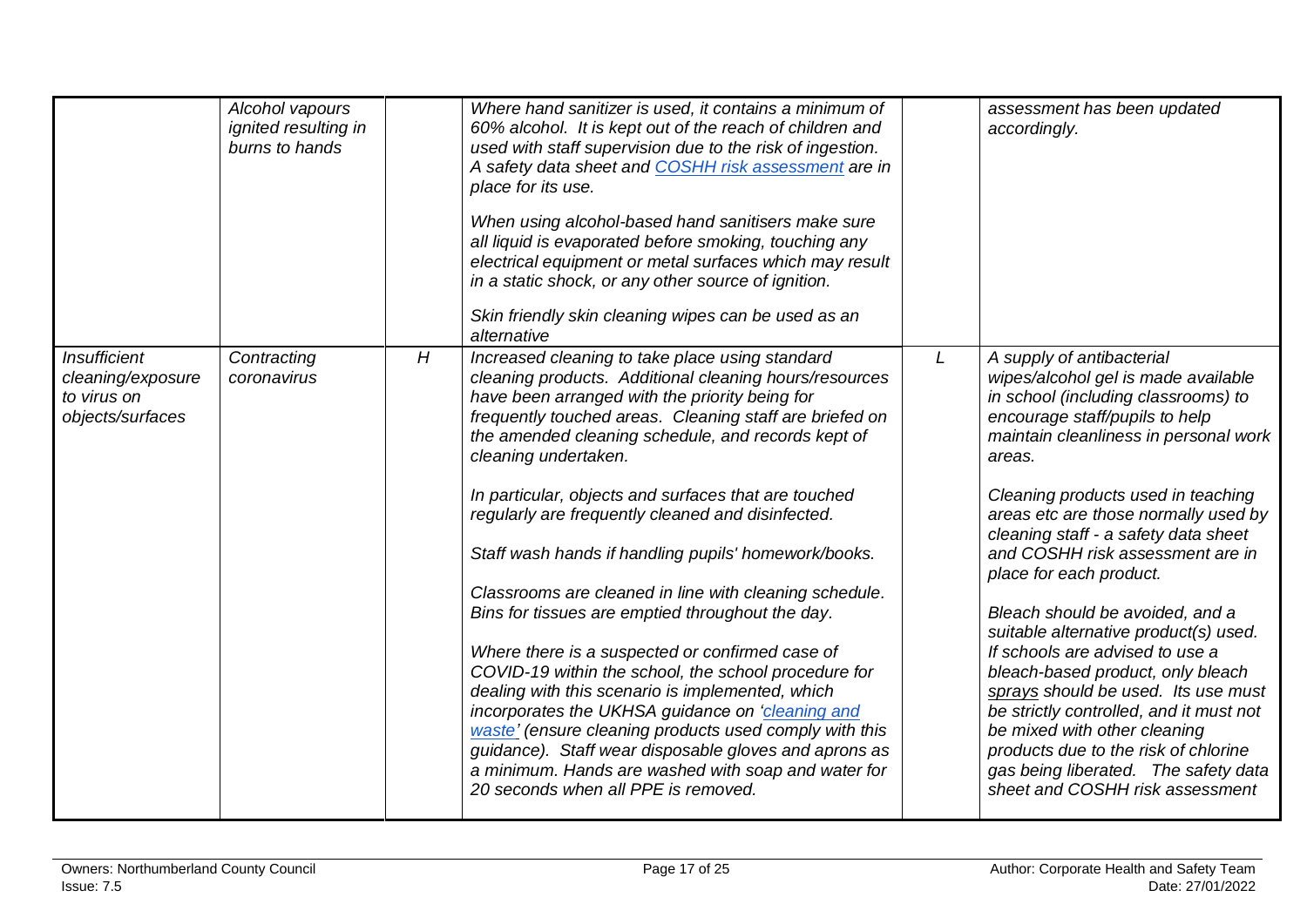<span id="page-17-0"></span>

|                                                                                                                                                                                |                                                                                                             |   | Staff know how to put on and take off PPE correctly:<br><b>UKHSA</b> - Putting on PPE; UKHSA - Taking off PPE<br>See also sections on Pupils and staff displaying<br>symptoms of coronavirus whilst at school.                                                                                                                                                                                                                                                                                                                                                                                                                                                                                                                                                                                                                                                               |   | must be in place prior to use and<br>shared with staff.<br>See sample COSHH risk assessment                                                                                                                                                                                                                                                                                                                                                                                                                                                          |
|--------------------------------------------------------------------------------------------------------------------------------------------------------------------------------|-------------------------------------------------------------------------------------------------------------|---|------------------------------------------------------------------------------------------------------------------------------------------------------------------------------------------------------------------------------------------------------------------------------------------------------------------------------------------------------------------------------------------------------------------------------------------------------------------------------------------------------------------------------------------------------------------------------------------------------------------------------------------------------------------------------------------------------------------------------------------------------------------------------------------------------------------------------------------------------------------------------|---|------------------------------------------------------------------------------------------------------------------------------------------------------------------------------------------------------------------------------------------------------------------------------------------------------------------------------------------------------------------------------------------------------------------------------------------------------------------------------------------------------------------------------------------------------|
| Lateral flow device<br>Covid testing<br>carried out<br>incorrectly.<br>Weekly staff/pupil<br>home<br>testing.<br><b>Testing pupils</b><br>returning to school<br>[year 7 plus] | Transmission of<br>Covid 19 virus                                                                           | H | The national guidance issued in relation to the COVID-<br>19 testing programmes in schools has been<br>implemented: Link to Covid testing<br>documentation/training [delete as appropriate]<br>Following initial on-site testing for pupils in year 7 and<br>above returning to school, twice weekly home testing is<br>now offered to staff/pupils. Although voluntary, this is<br>strongly encouraged by the school.<br>Schools with years 7 and above should retain a small<br>on-site testing centre so they can offer testing to pupils<br>who are unable or unwilling to test themselves at home.<br>Separate school specific risk assessment(s) are in<br>place to cover both on-site and home testing activities<br>[add link to your risk assessments].<br>Temporary and teacher training staff should be offered<br>testing in the same way as wider school staff. | М | [see NCC model risk assessments:<br>Covid19 Home Testing - School<br><b>Staff/Pupils</b><br><b>Covid19 - Testing on School Sites</b><br>These are based on the DfE/UKHSA<br>How to Guides/SOPs but should be<br>tailored to record specific<br>arrangements in place at your<br>school]<br>If someone has tested positive for<br>COVID-19 within the last 90 days,<br>they are strongly encouraged to take<br>part in LFD testing on-site through<br>ATS or at home once they have<br>completed their isolation period for<br>their prior infection. |
| Inadequate first aid<br>provision                                                                                                                                              | Serious injury or<br>death<br>First aider<br>contracting<br>coronavirus or<br>spreading virus to<br>others. | H | A review of the first aid needs assessment has taken<br>place to decide if sufficient appropriate cover can be<br>provided for the activities which are being undertaken.<br>First aiders rendering treatment continue to keep<br>accurate records of who they have treated, bearing in<br>mind the requirement to retain visitor contact<br>information.<br>First aiders assist at a safe distance from the casualty<br>where possible and minimise the time they share a                                                                                                                                                                                                                                                                                                                                                                                                   | L | See HSE guidance <b>First aid during</b><br>the coronavirus (COVID-19) outbreak<br>Schools with early years and nursery<br>facilities should apply the<br>Government guidance in relation to<br>paediatric first aid cover:<br>Early years foundation stage:<br>coronavirus disapplications -                                                                                                                                                                                                                                                        |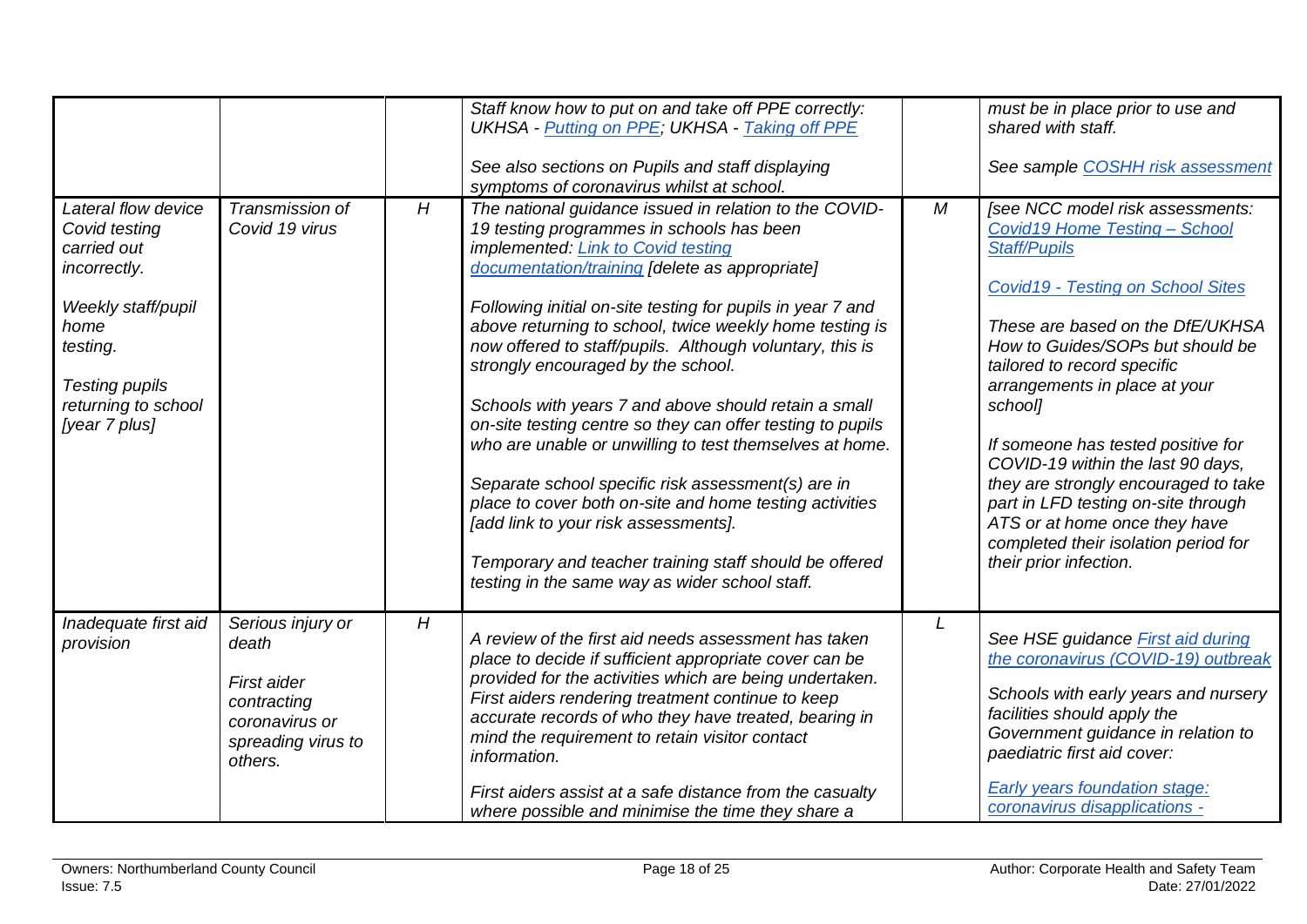|                          |                                               |   | breathing zone. Where the casualty is able to, they are<br>directed to undertake specific treatments themselves<br>(age dependent) e.g. applying a plaster, running a burn<br>under cold water.<br>Where available, and appropriate, fluid resistant face<br>mask, gloves, disposable plastic apron and<br>disposable eye protection is used which should be<br>kept in or next to first aid kits. (see FAQ document on<br>dealing with minor accidents) [this is in line with HSE<br>guidance]<br><b>CPR</b><br>In respect of more serious cases where CPR may be<br>required, the specific advice contained in the<br><b>Resuscitation Council UK guidance should be followed</b><br>particularly in relation to rescue breaths.<br>As chest compressions could produce aerosol spray,<br>appropriate PPE should be worn i.e. fluid resistant<br>surgical mask, gloves and eye protection (goggles or<br>visor). If PPE is not available, use a towel or cloth such<br>as the sling from the first aid kit to cover the person's<br>nose and mouth while performing chest compressions<br>A first aider should conduct a dynamic risk assessment<br>of the situation they are faced with and apply<br>appropriate precautions for infection control.<br>Further information is also contained in the Government<br>publication: Guidance for first responders and others in<br>close contact with symptomatic people with potential<br>COVID-19 |   | GOV.UK [see section on paediatric<br>first aid and requalification]                                             |
|--------------------------|-----------------------------------------------|---|---------------------------------------------------------------------------------------------------------------------------------------------------------------------------------------------------------------------------------------------------------------------------------------------------------------------------------------------------------------------------------------------------------------------------------------------------------------------------------------------------------------------------------------------------------------------------------------------------------------------------------------------------------------------------------------------------------------------------------------------------------------------------------------------------------------------------------------------------------------------------------------------------------------------------------------------------------------------------------------------------------------------------------------------------------------------------------------------------------------------------------------------------------------------------------------------------------------------------------------------------------------------------------------------------------------------------------------------------------------------------------------------------------------------------------------------------|---|-----------------------------------------------------------------------------------------------------------------|
| Lack of<br>communication | Confusion /<br>misinformation<br>resulting in | H | Regular information sharing and communication with<br>staff. Use of IT software for virtual meetings, e.g.,<br>Google Hangouts.                                                                                                                                                                                                                                                                                                                                                                                                                                                                                                                                                                                                                                                                                                                                                                                                                                                                                                                                                                                                                                                                                                                                                                                                                                                                                                                   | L | Parents have access to the Covid19<br><b>Quick Guide checker</b> - this is<br>available on the school's webpage |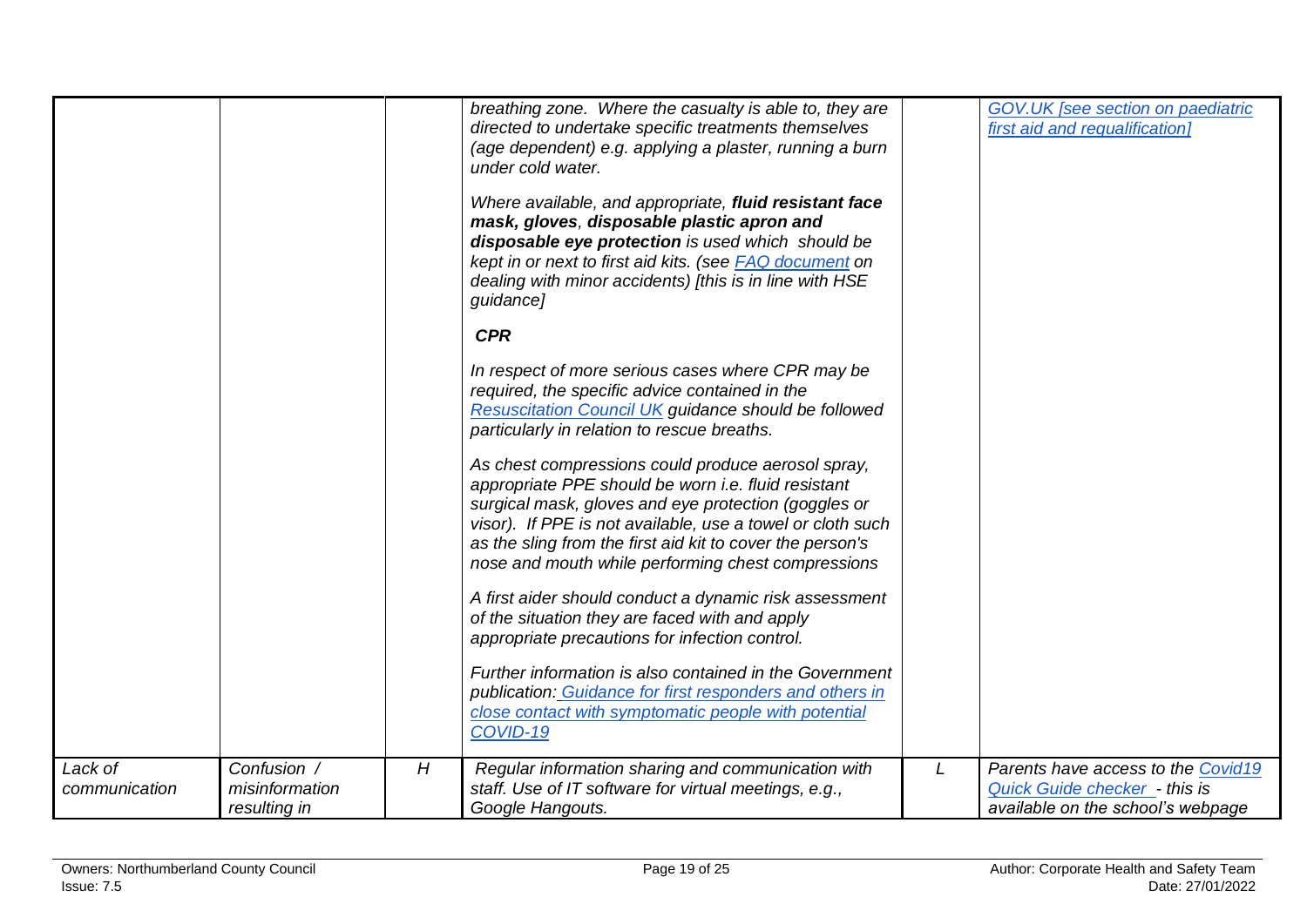| with staff / parents /<br>others                                                                                            | breakdown of<br>arrangements.                                                                   |   | Parents are kept informed of changes in timings to the<br>school day and the arrangements put in place by the<br>school to comply with the government guidance to keep<br>children safe. [consider methods of communication,<br>making information available on school webpage to<br>provide assurance to parents]<br>The arrangements in place for children are shared with<br>them in an age-appropriate way. |   | and has been brought to the attention<br>of parents. (this includes advice<br>when returning from another<br>Country)                                                                                                                                                                                       |
|-----------------------------------------------------------------------------------------------------------------------------|-------------------------------------------------------------------------------------------------|---|-----------------------------------------------------------------------------------------------------------------------------------------------------------------------------------------------------------------------------------------------------------------------------------------------------------------------------------------------------------------------------------------------------------------|---|-------------------------------------------------------------------------------------------------------------------------------------------------------------------------------------------------------------------------------------------------------------------------------------------------------------|
| Home working &<br>use of Display<br><b>Screen Equipment</b><br>(DSE)                                                        | Musculoskeletal<br>problems arising<br>from incorrect<br>postures                               | M | NCC bulletin on homeworking and DSE use is made<br>available to staff. This follows HSE guidance on<br>homeworking, including the principles of good DSE use<br>is followed.<br>NCC DSE policy is available to staff.                                                                                                                                                                                           |   |                                                                                                                                                                                                                                                                                                             |
| Uncertainty due to<br>the unprecedented<br>nature of the<br>pandemic<br>Maintaining staff<br>wellbeing and<br>mental health | Stress and anxiety<br>arising through<br>uncertainty, lack of<br>control and<br>reduced contact | M | Regular information sharing and communication. Use of<br>IT software for virtual meetings, e.g. Google Hangouts.<br>Regular communications are in place between staff and<br>Managers. Staff also have access to all shared<br>information/documentation. Governing Body are<br>involved with decision making in relation to measures in<br>place where appropriate.                                            | L | Stress risk assessment reviewed.<br><b>Education and Skills - Staff</b><br><b>Wellbeing padlet</b><br><b>Supporting Emotional and Mental</b><br><b>Health - Information for Schools.</b><br><b>Telephone support &amp; counselling</b><br><b>Wellbeing guide for staff working in</b><br>schools and trusts |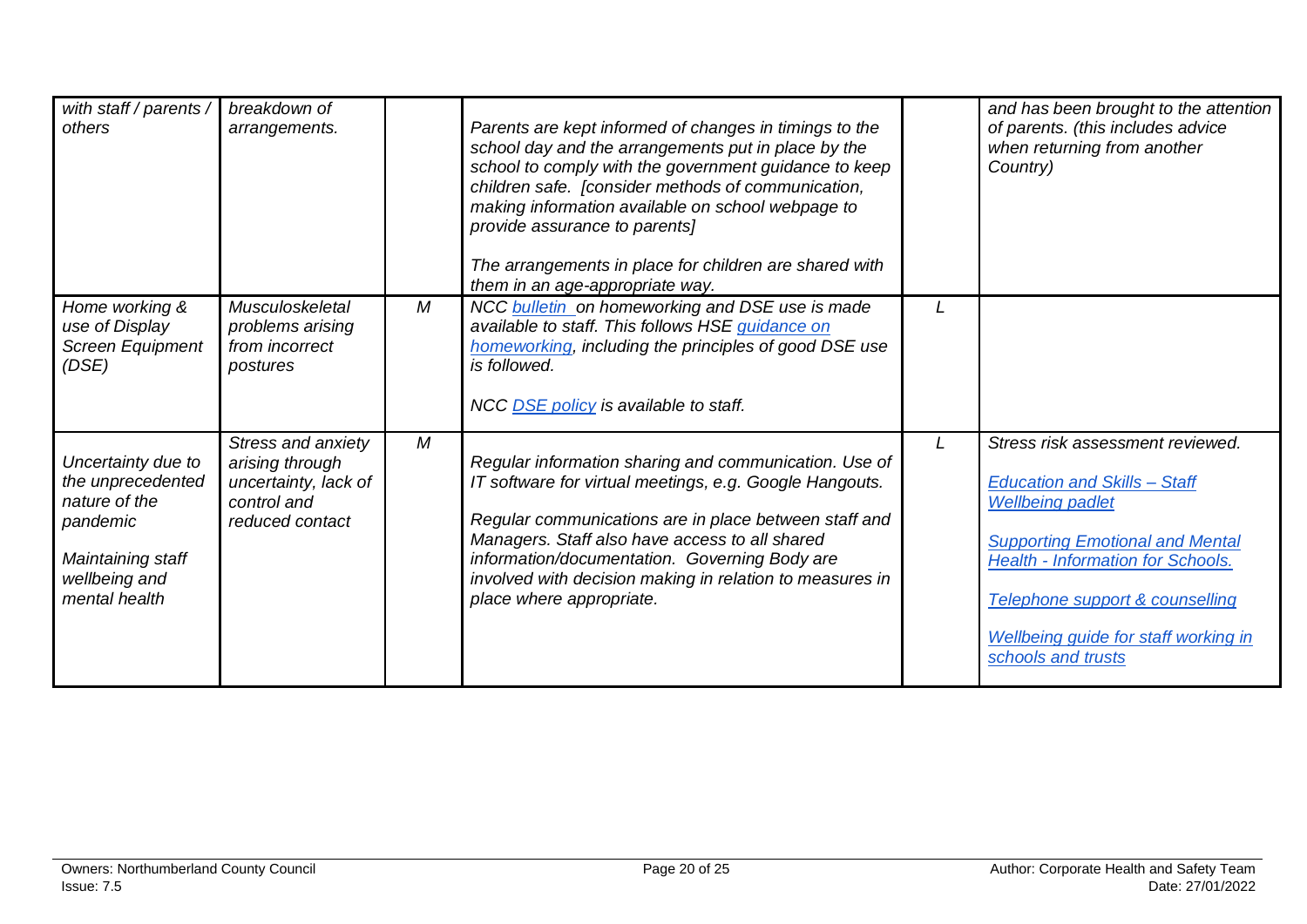<span id="page-20-0"></span>

|                                  |                                                   | М |                                                                                                          |                                                                      |
|----------------------------------|---------------------------------------------------|---|----------------------------------------------------------------------------------------------------------|----------------------------------------------------------------------|
| Pupil uncertainty<br>surrounding | Stress and anxiety<br>impacting<br>themselves and |   | Good communication of Covid19 controls<br>measures/arrangements to parents and pupils provides           | Kooth - support for young people<br>from 11-25                       |
| attendance/return                | staff                                             |   | reassurance on attendance or return to school.                                                           |                                                                      |
| to school/self-                  |                                                   |   | [consider publishing risk assessment on school                                                           | The government has launched the                                      |
| isolation                        |                                                   |   | webpage]. Parents have the opportunity to discuss                                                        | <b>Wellbeing for Education Return</b>                                |
|                                  |                                                   |   | concerns with school staff.                                                                              | programme, which will provide<br>training and resources for teachers |
|                                  |                                                   |   | Provision of pastoral and extra-curricular activities                                                    | and staff in all state-funded schools                                |
|                                  |                                                   |   | available to all pupils designed to:                                                                     | to respond to the wellbeing and                                      |
|                                  |                                                   |   |                                                                                                          | mental health needs of children and                                  |
|                                  |                                                   |   | support the rebuilding of friendships and social                                                         | young people as a result of                                          |
|                                  |                                                   |   | engagement                                                                                               | coronavirus (COVID-19). The training                                 |
|                                  |                                                   |   | address and equip pupils to respond to issues                                                            | provides practical examples to                                       |
|                                  |                                                   |   | linked to coronavirus (COVID-19)                                                                         | support staff, children and young                                    |
|                                  |                                                   |   | support pupils with approaches to improving<br>their physical and mental wellbeing                       | people within a school.                                              |
|                                  |                                                   |   |                                                                                                          | <b>Supporting Emotional and Mental</b>                               |
|                                  |                                                   |   | Where vulnerable pupils (such as those who have a<br>social worker or an education health and care (EHC) | <b>Health - Information for Schools.</b>                             |
|                                  |                                                   |   | plan) are required to learn from home due to restricted                                                  | UKHSA offer access to a free online                                  |
|                                  |                                                   |   | attendance due to an outbreak, arrangements are in                                                       | <b>Psychological First Aid course that</b>                           |
|                                  |                                                   |   | place to keep in contact with them, offer pastoral                                                       | teaching staff can access. The                                       |
|                                  |                                                   |   | support, and check they are able to access education                                                     | course provides practical and                                        |
|                                  |                                                   |   | support. (Headteacher role)                                                                              | emotional support to children and                                    |
|                                  |                                                   |   |                                                                                                          | young people affected by                                             |
|                                  |                                                   |   | [see government quidance for further information and                                                     | emergencies or crisis situations, such                               |
|                                  |                                                   |   | apply as appropriate - record details here].                                                             | as COVID.                                                            |
|                                  |                                                   |   |                                                                                                          |                                                                      |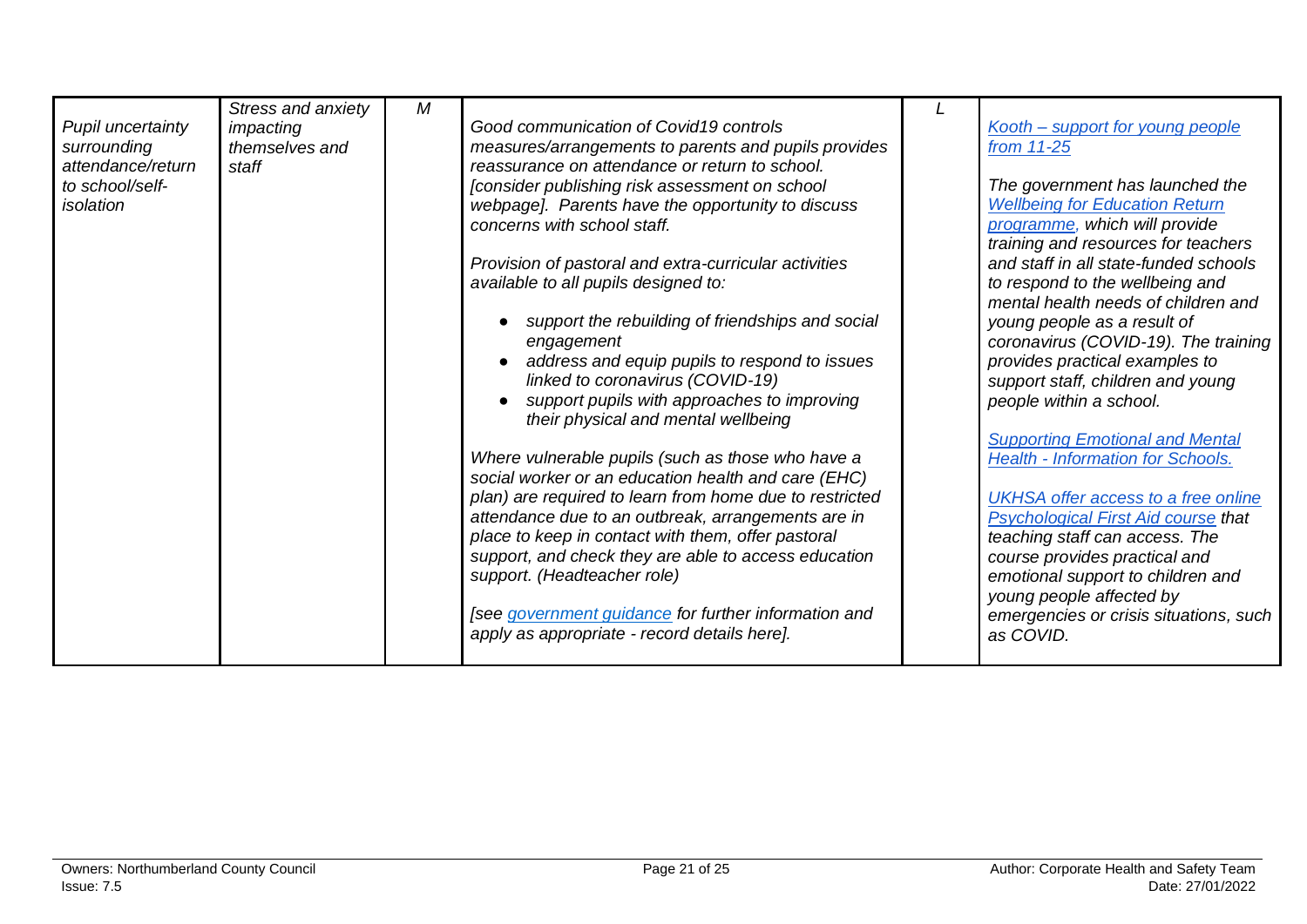## **Useful Links:**

- *Government/UKHSA Advice:<https://www.gov.uk/coronavirus> / [Coronavirus \(COVID-19\): guidance for schools and other educational settings](https://www.gov.uk/government/collections/coronavirus-covid-19-guidance-for-schools-and-other-educational-settings)*
- *HSE Advice:<https://www.hse.gov.uk/news/coronavirus.htm>*
- *NCC Guidance:<http://staff/Communications/Coronavirus-information.aspx>*
- *Northumberland Education:<http://northumberlandeducation.co.uk/coronavirus/>*
- *DFE Advice: [DfE.coronavirushelpline@education.gov.uk](mailto:DfE.coronavirushelpline@education.gov.uk)*
- *[NCC PPE Risk Assessment;](https://drive.google.com/open?id=1sUlE_jdLkBZdI43kOR6mYCzaiKlTeRzGkODE3qshrr4) [NCC Staff Risk assessment](https://docs.google.com/document/d/1GFWU1_ox_k5SlXHhDfxdwa_gNnBlCM60NNhXjr7Kf40/edit)*
- *[NCC Health and Safety Team webpage](https://www.northumberland.gov.uk/About/Staff.aspx#staffhealthsafety)*
- *[Local Authority Scenario Guidance for Covid-19 Infection, Protection and Control](https://docs.google.com/document/d/1v4ujp1l1zuF89TqDOED7T1kucMSPPyLnLQwor2CHq08/edit)*
- *[NCC Control of Infection Policy](https://www.northumberland.gov.uk/NorthumberlandCountyCouncil/media/About-the-Council/Staff%20Information/Health%20and%20safety/Policy%20Documents%20and%20Guidance/Control-of-Infection-Policy-August-2013-HR-Policy.docx)*
- *Public Health - [Q&A for Teachers and Parents](https://drive.google.com/file/d/17XV-sP7aRNuW59JxoHV6YQzh62rm1wRZ/view?usp=sharing)*
- *[NCC Corporate Health and Safety Advice -](https://northumberland365.sharepoint.com/:w:/s/StaffPortal/EZ8UvoW88aZCi74_cavsuuIBWlHIpnJFVMVn1mM_pulI3Q) FAQs for School Head Teachers*
- *[Corporate H&S Briefing Note -](https://docs.google.com/document/d/1qs4cbslP43wLz5MsoDJZ7OCTo_1AyQq76kXIc_KYhls/edit) 10/7/2020*
- *[Northumberland Covid19 Dashboard](https://public.tableau.com/profile/julian5701#!/vizhome/COVID-19inNorthumberland/Introduction)*
- *[Q&A Videos from UKHSA](https://northumberlandeducation.co.uk/qa-videos-to-help-school-staff-2/) for School Staff*
- *[Local Restrictions tiers -](https://www.gov.uk/guidance/local-restriction-tiers-what-you-need-to-know) What you need to know*
- *[NCC Evolve System](https://evolve.edufocus.co.uk/evco10/evchome_public.asp?domain=northumberlandvisits.org.uk)*
- *[Health and safety on educational visits](https://www.gov.uk/government/publications/health-and-safety-on-educational-visits/health-and-safety-on-educational-visits)*

## **Document History**

| <b>Item</b>                                                                     | Nature of change                                                                                                                                                                      | Date of Update |
|---------------------------------------------------------------------------------|---------------------------------------------------------------------------------------------------------------------------------------------------------------------------------------|----------------|
| Prevalence of COVID-19 variant of concern in the<br>community (Omicron variant) | Updates in relation to the national move to Plan A.                                                                                                                                   | 27/01/2022     |
| <b>Staff/Pupils displaying symptoms of coronavirus whilst</b><br>at school      | Note change from in guidance around the isolation period for<br>those testing positive for COVID-19 which came into force on<br>17 January 2022. No change has been made to this risk | 18/01/2022     |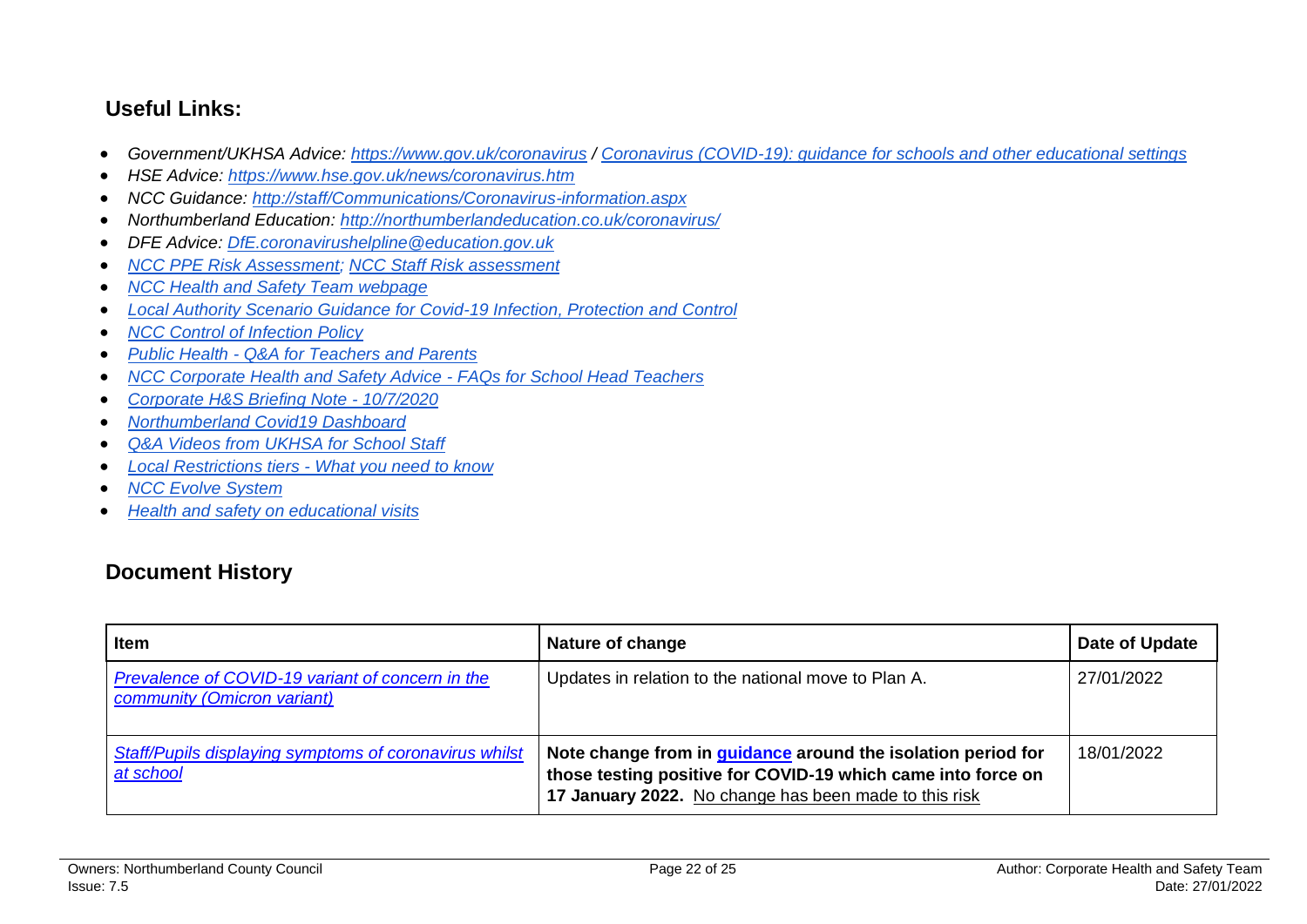|                                                                                 | assessment, however, Headteachers should review their own risk<br>assessment and communicate these changes as necessary<br>People who are self-isolating with COVID-19 can reduce their<br>isolation period after 5 full days if they test negative with an LFD<br>test on both day 5 and day 6 and they do not have a temperature<br>e.g. if they test negative on the morning of day 5 and the morning of<br>day 6, they can return to school immediately on day 6.<br>The first test must be taken no earlier than day 5 of the self-isolation<br>period, and the second must be taken the following day. If the result<br>of either test is positive, they should continue to self-isolate until<br>they get negative results from two LFD tests on consecutive days or<br>until they have completed 10 full days of self-isolation, whichever is<br>earliest.<br>Anyone not testing must complete their full 10 day isolation<br>period. |            |
|---------------------------------------------------------------------------------|-----------------------------------------------------------------------------------------------------------------------------------------------------------------------------------------------------------------------------------------------------------------------------------------------------------------------------------------------------------------------------------------------------------------------------------------------------------------------------------------------------------------------------------------------------------------------------------------------------------------------------------------------------------------------------------------------------------------------------------------------------------------------------------------------------------------------------------------------------------------------------------------------------------------------------------------------|------------|
| Whole document                                                                  | References to Public Health England (PHE) have been replaced<br>with UK Health Security Agency (UKHSA).                                                                                                                                                                                                                                                                                                                                                                                                                                                                                                                                                                                                                                                                                                                                                                                                                                       | 07/01/2022 |
| <b>Additional information</b>                                                   | NCC Public Health Team Web enquiry form link added. COVID-19<br>cases within schools no longer need to be reported to the Public<br>Health Team, however, queries can continue to be directed to them<br>via the web form.                                                                                                                                                                                                                                                                                                                                                                                                                                                                                                                                                                                                                                                                                                                    | 07/01/2022 |
| Prevalence of COVID-19 variant of concern in the<br>community (Omicron variant) | Face coverings are now advised to be worn by pupils in Year 7 and<br>above in classrooms.<br>From 11 January 2022, a temporary suspension of confirmatory<br>PCR testing for those testing positive via a lateral flow test.                                                                                                                                                                                                                                                                                                                                                                                                                                                                                                                                                                                                                                                                                                                  | 07/01/2022 |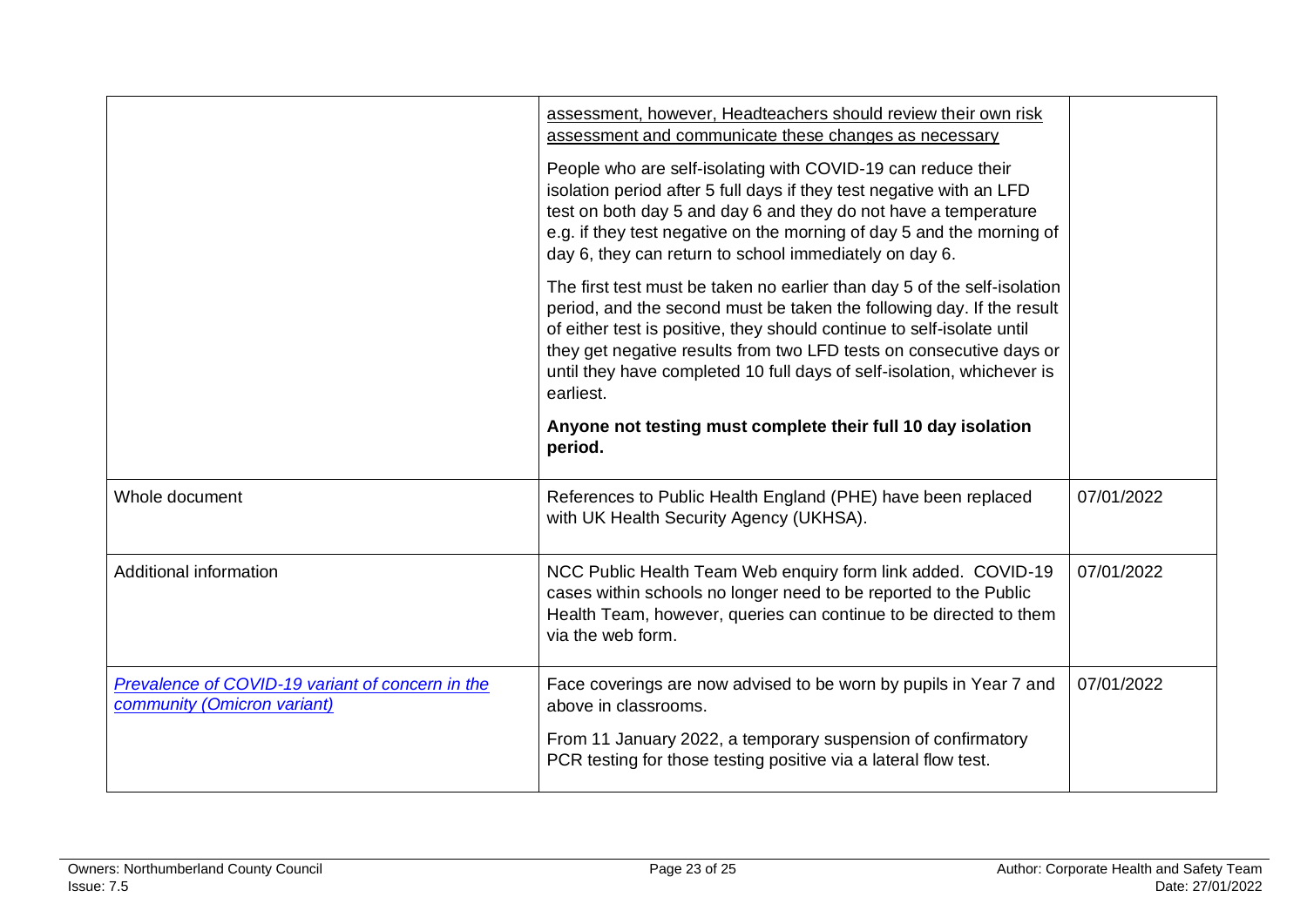| Contact with others who may have Coronavirus                                    | <b>Text deletion</b>                                                                                                                                                                                                                                                                                                                                                                                                                                                                                                                                                                | 07/01/2022 |
|---------------------------------------------------------------------------------|-------------------------------------------------------------------------------------------------------------------------------------------------------------------------------------------------------------------------------------------------------------------------------------------------------------------------------------------------------------------------------------------------------------------------------------------------------------------------------------------------------------------------------------------------------------------------------------|------------|
| Staff/Pupils displaying symptoms of coronavirus whilst<br>at school             | Note change in guidance around isolation period for those testing<br>positive for COVID-19: Pupils and staff with COVID-19 can end<br>their isolation period early if they have 2 consecutive negative<br>lateral flow tests, the first test to be taken no earlier than day 6 and<br>the second on day 7 (there should be at least 24 hours between<br>tests) They can stop self-isolation and return to school from day 7 if<br>both tests are negative and they do not have a high temperature.<br>Anyone not testing must still complete their full 10 day<br>isolation period. | 07/01/2022 |
| <b>Lateral flow testing</b>                                                     | If someone has tested positive for COVID-19 within the<br>last 90 days, they are now strongly encouraged to take part in LFD<br>testing on-site through ATS or at home once they have completed<br>their isolation period for their prior infection.                                                                                                                                                                                                                                                                                                                                | 07/01/2022 |
| Prevalence of COVID-19 variant of concern in the<br>community (Omicron variant) | Additional guidance updated for omicron variant, including working<br>from home if possible, wearing of face coverings, NHS Covid pass<br>scheme for large events (unlikely to impact on schools).                                                                                                                                                                                                                                                                                                                                                                                  | 16/12/2021 |
| Inadequate ventilation.                                                         | Review measures when hosting events.                                                                                                                                                                                                                                                                                                                                                                                                                                                                                                                                                | 16/12/2021 |
| <b>Contact with others who may have Coronavirus</b>                             | Visitors are requested to take an LFD before attending school site.                                                                                                                                                                                                                                                                                                                                                                                                                                                                                                                 | 16/12/2021 |
| Staff/Pupils displaying symptoms of coronavirus whilst<br>at school             | Update on close contact requirements - LFD daily tests are now<br>strongly recommended.                                                                                                                                                                                                                                                                                                                                                                                                                                                                                             | 16/12/2021 |